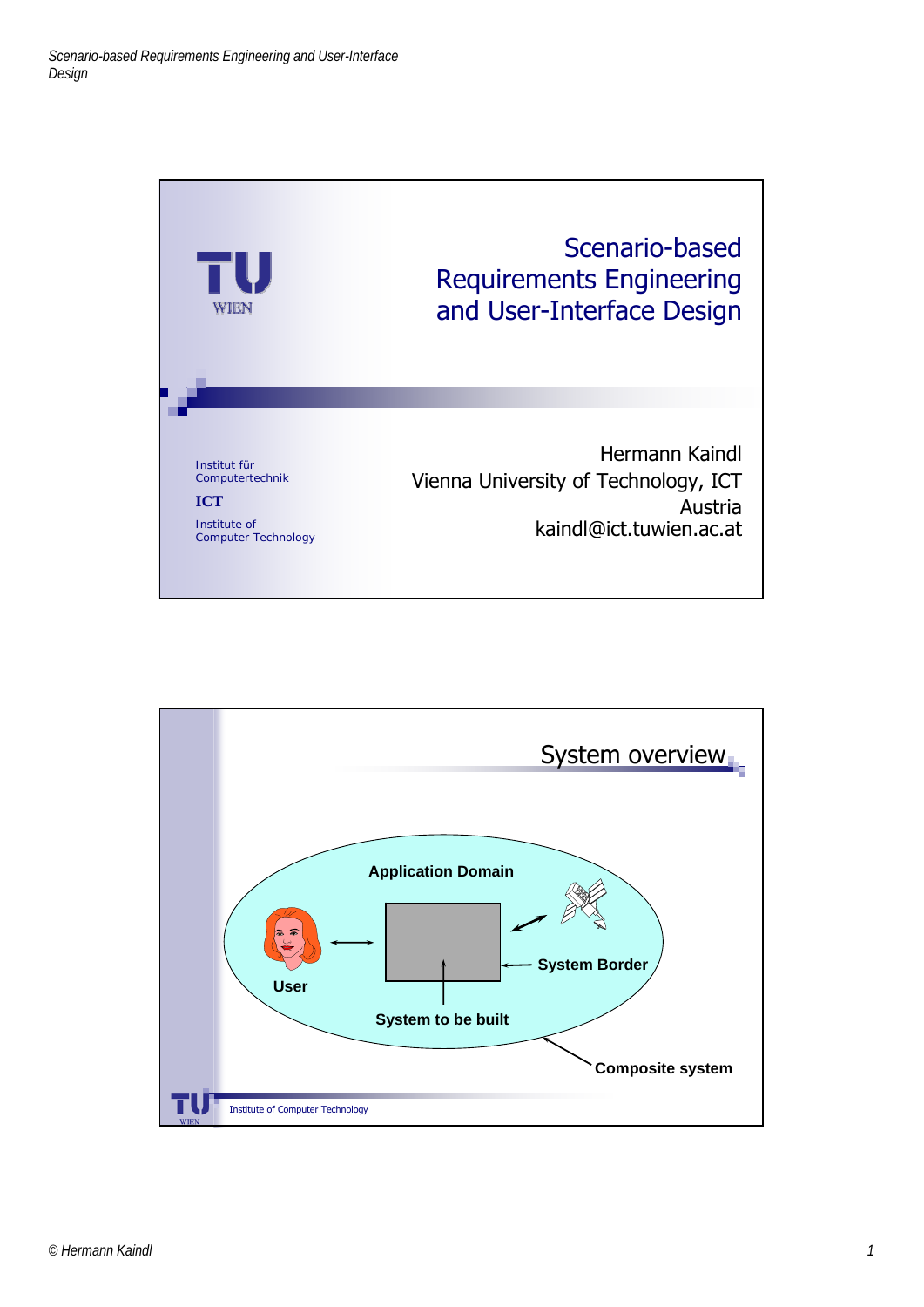

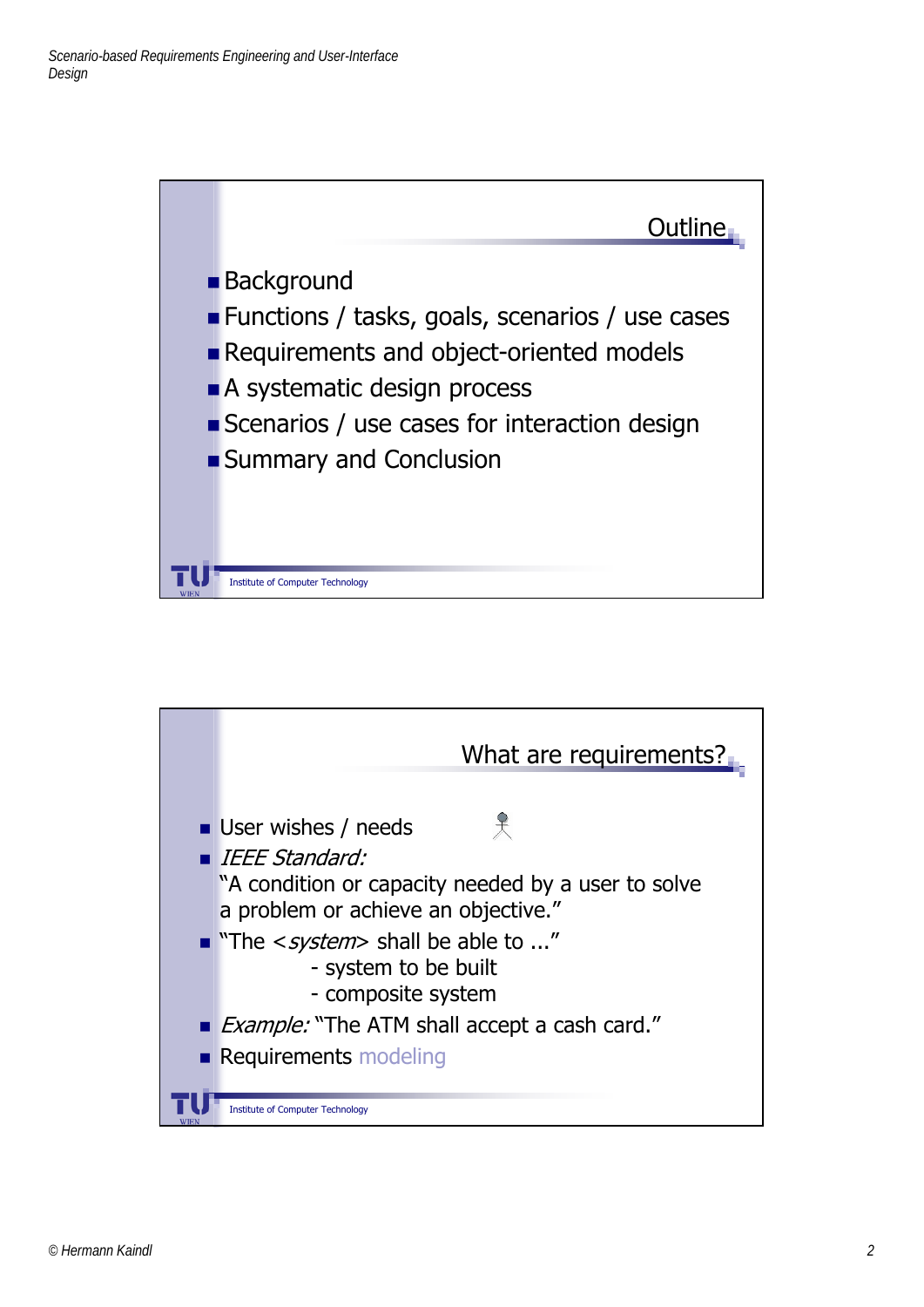

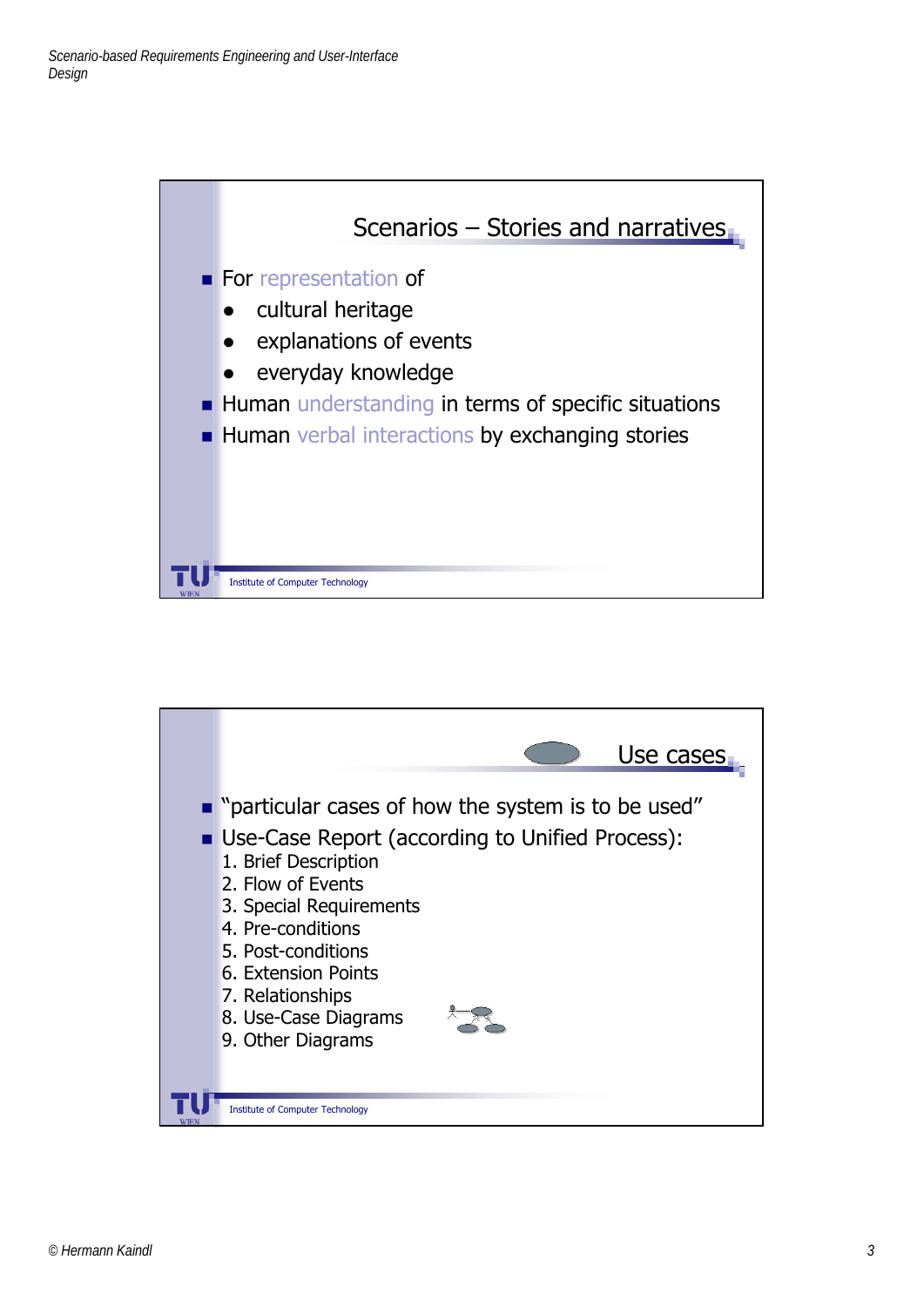

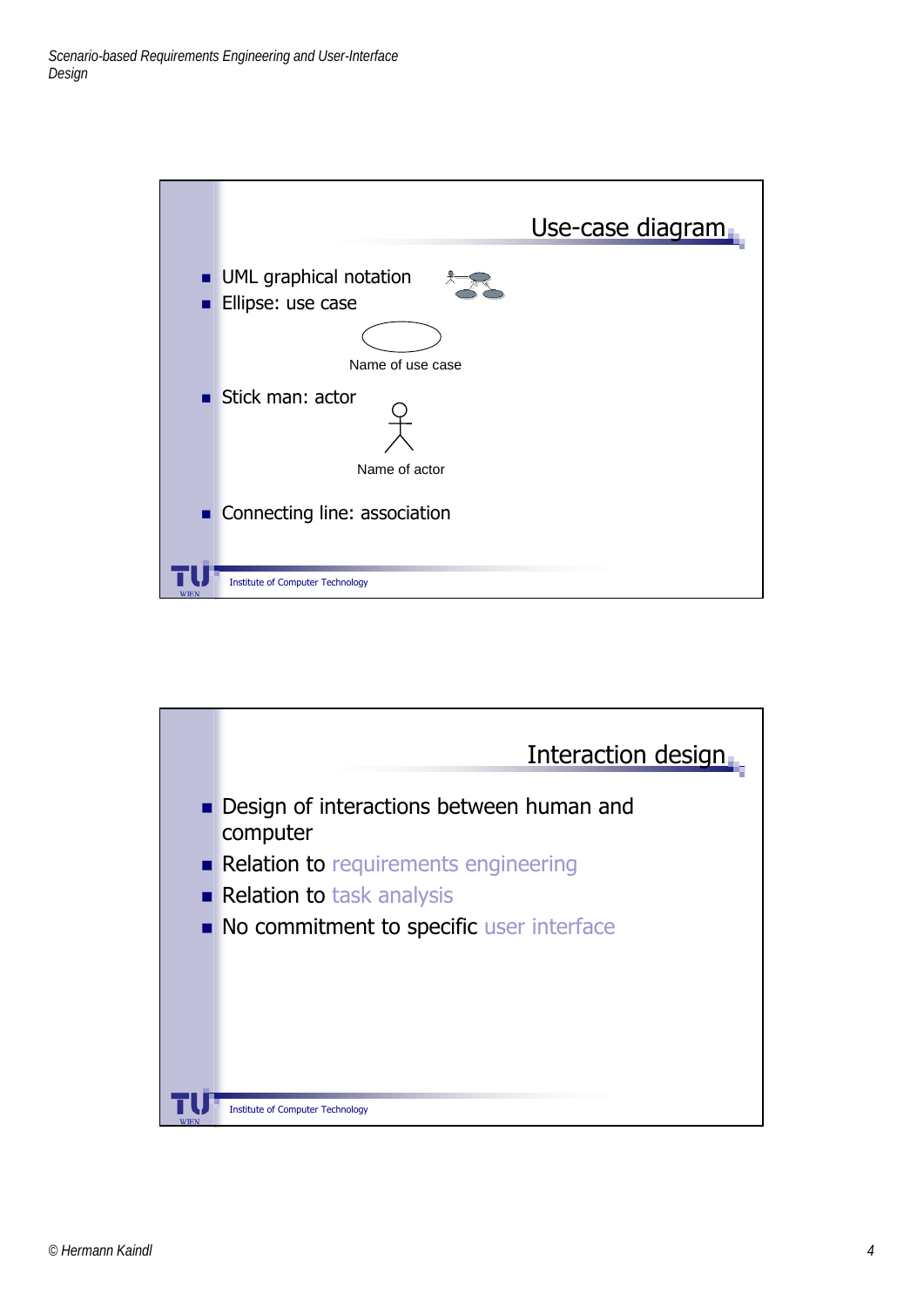

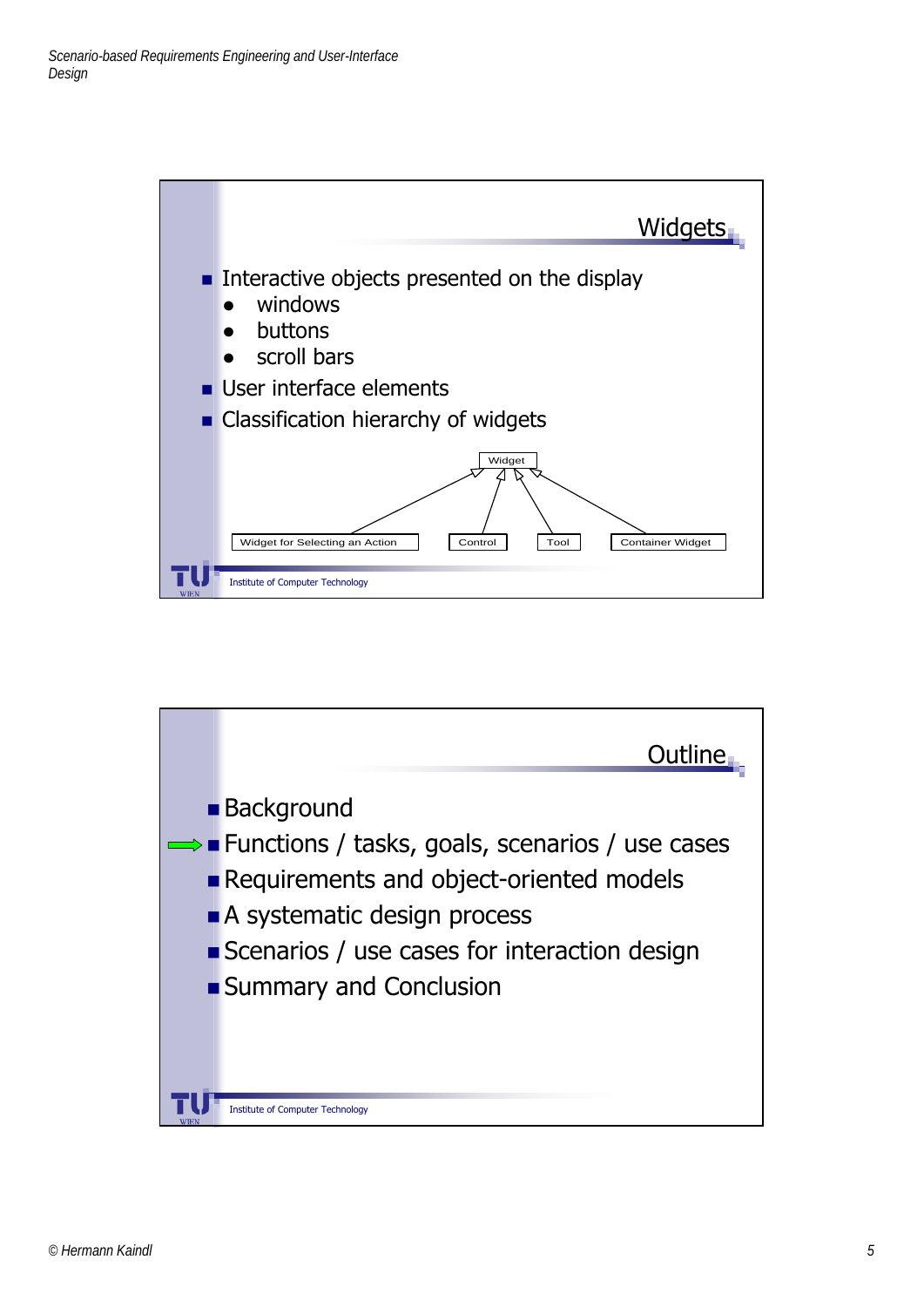

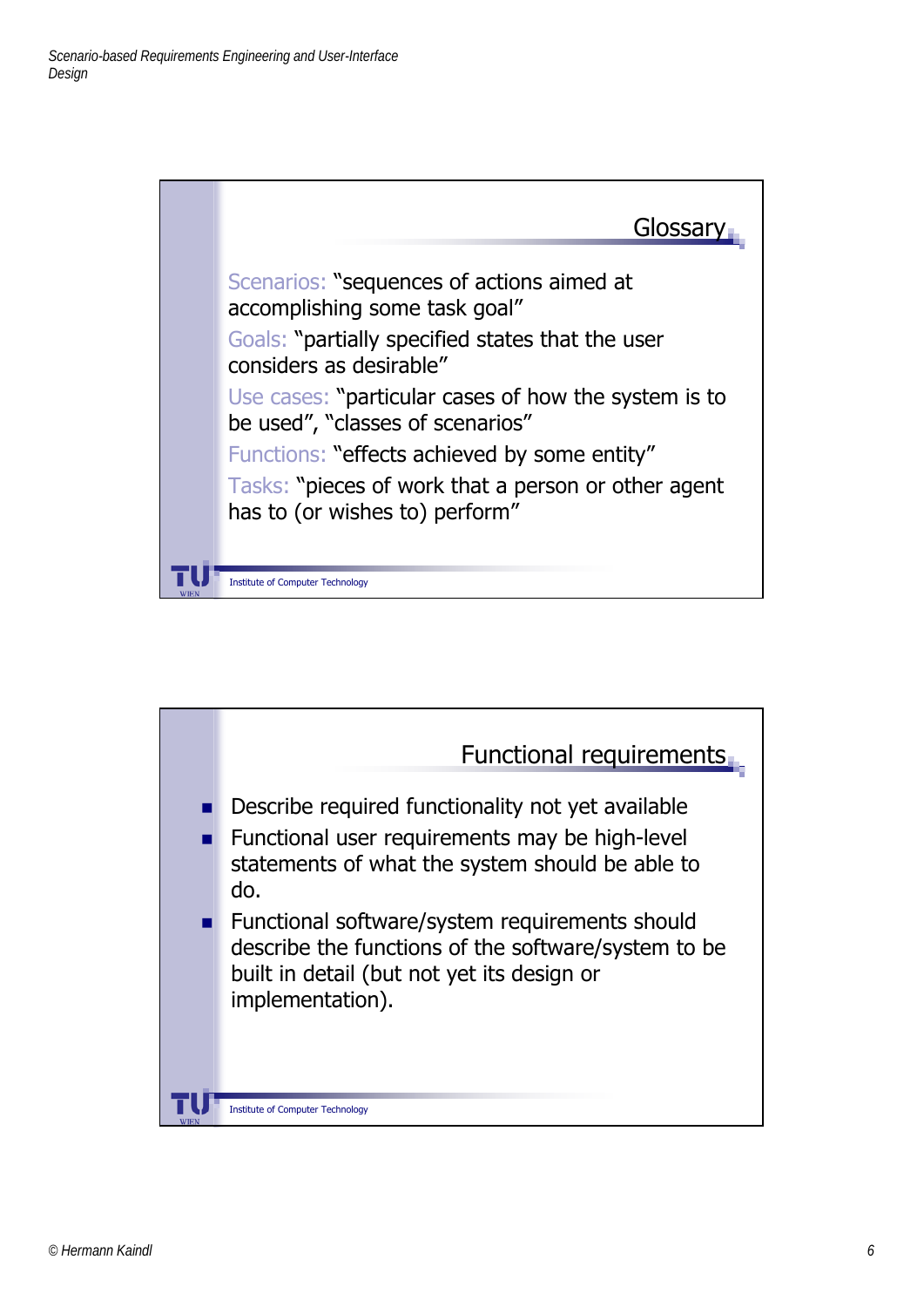

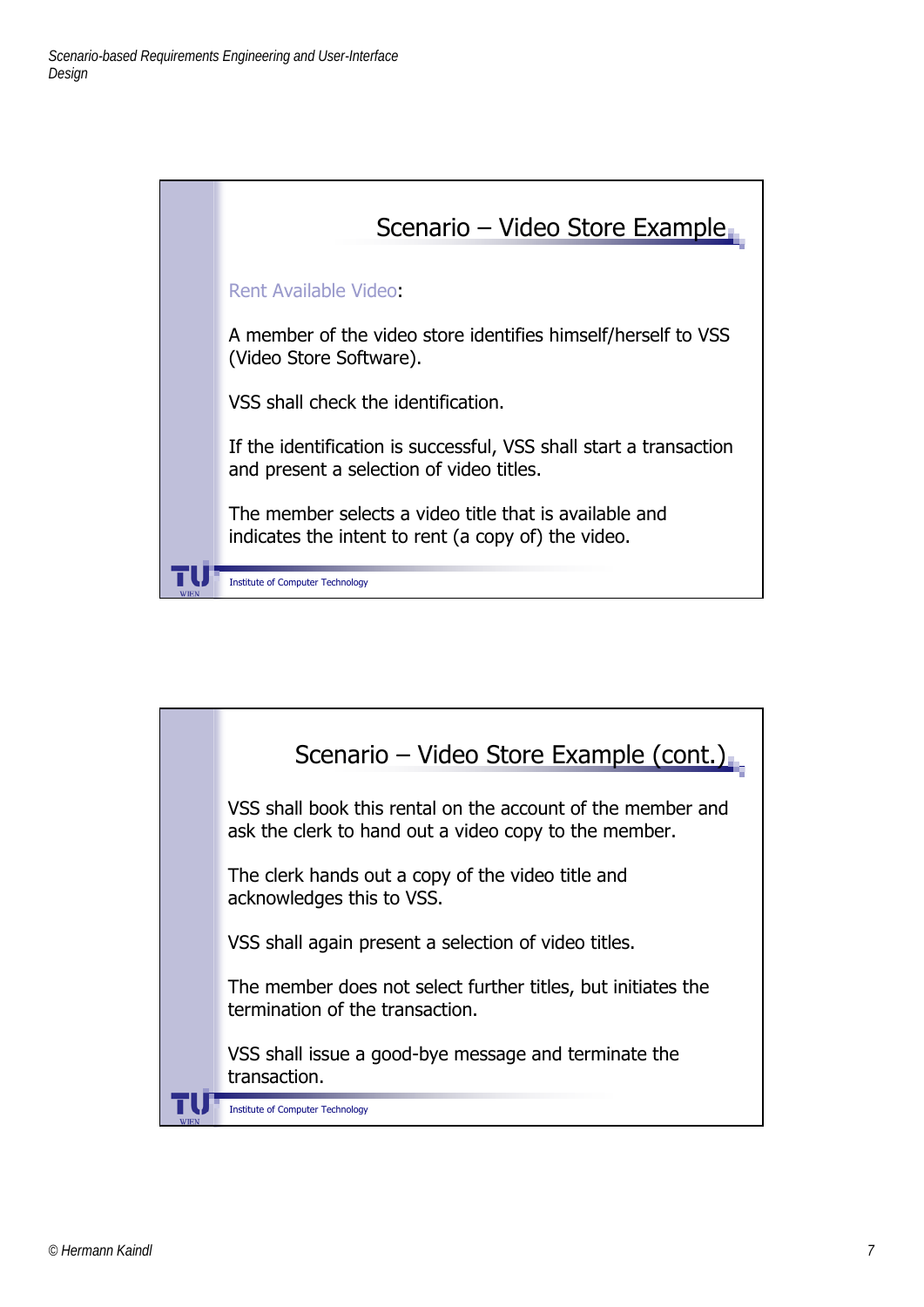

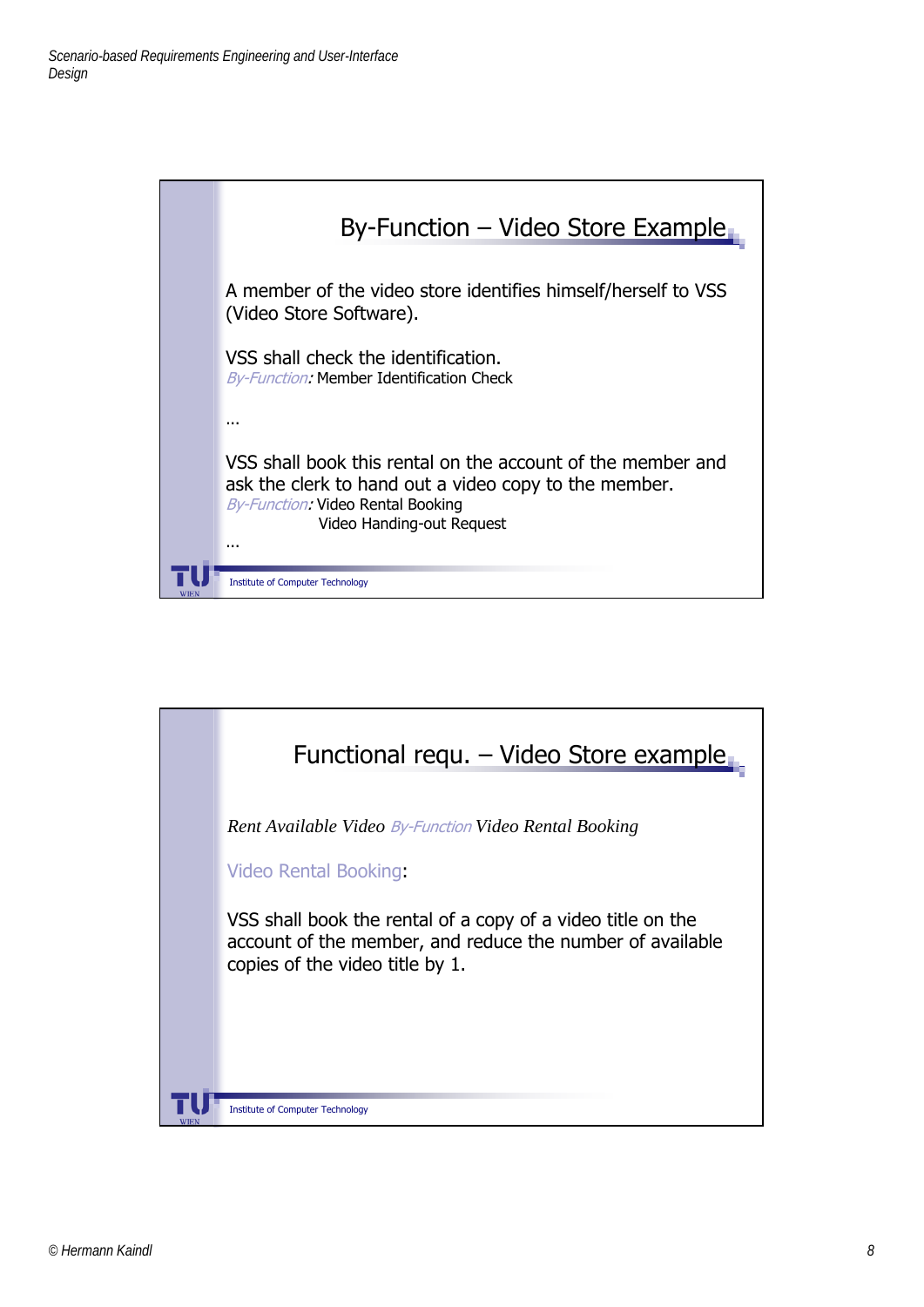

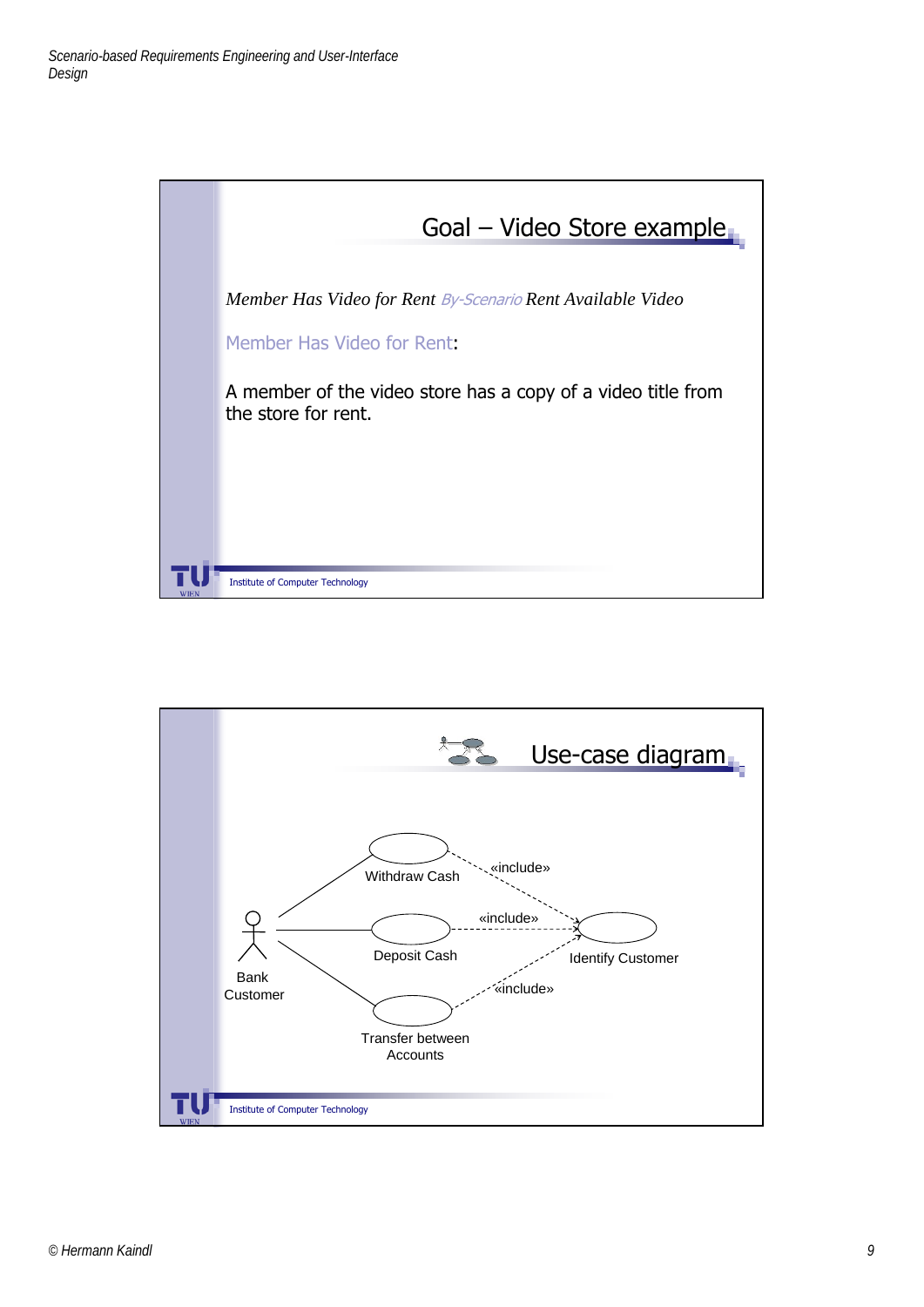

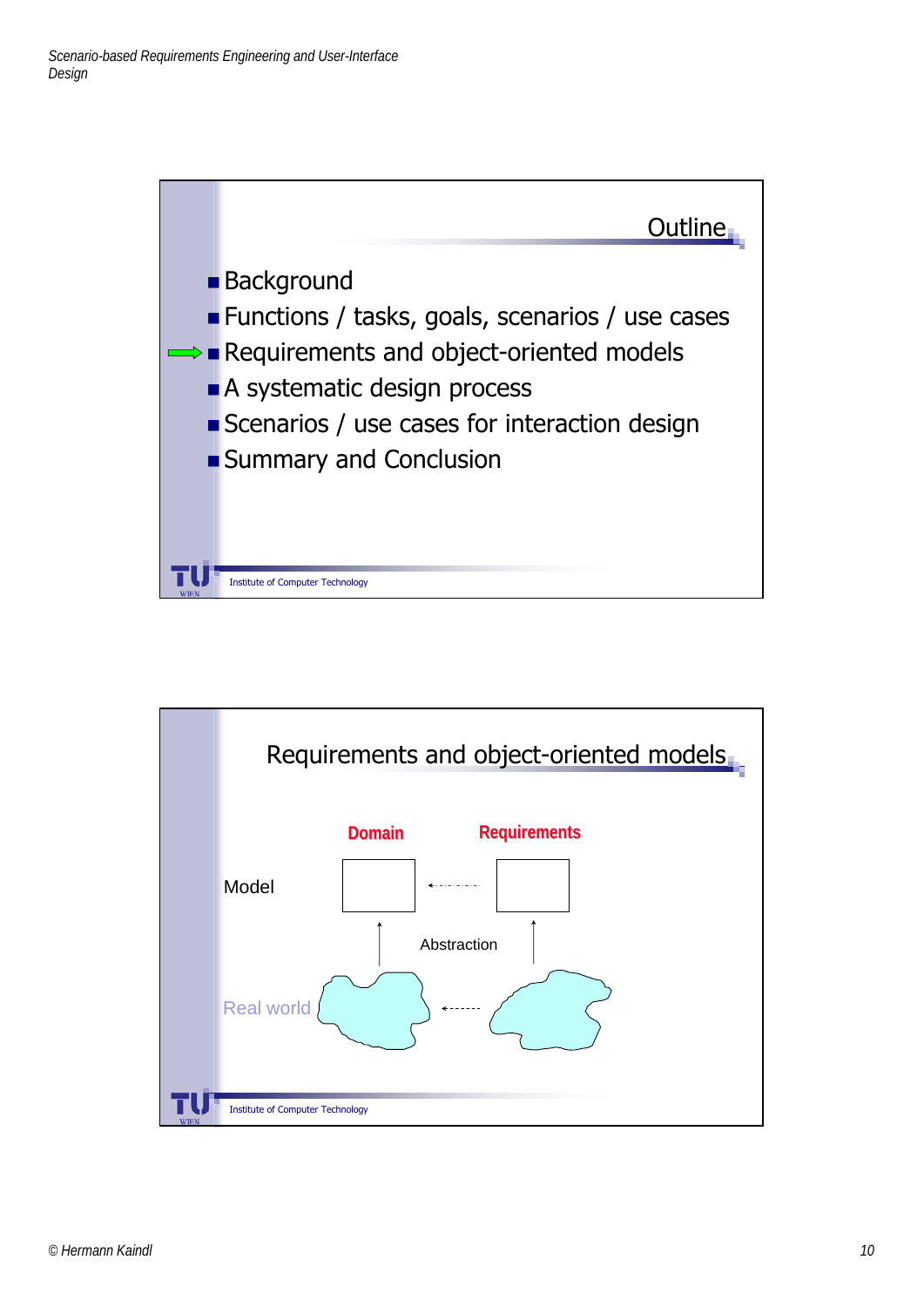

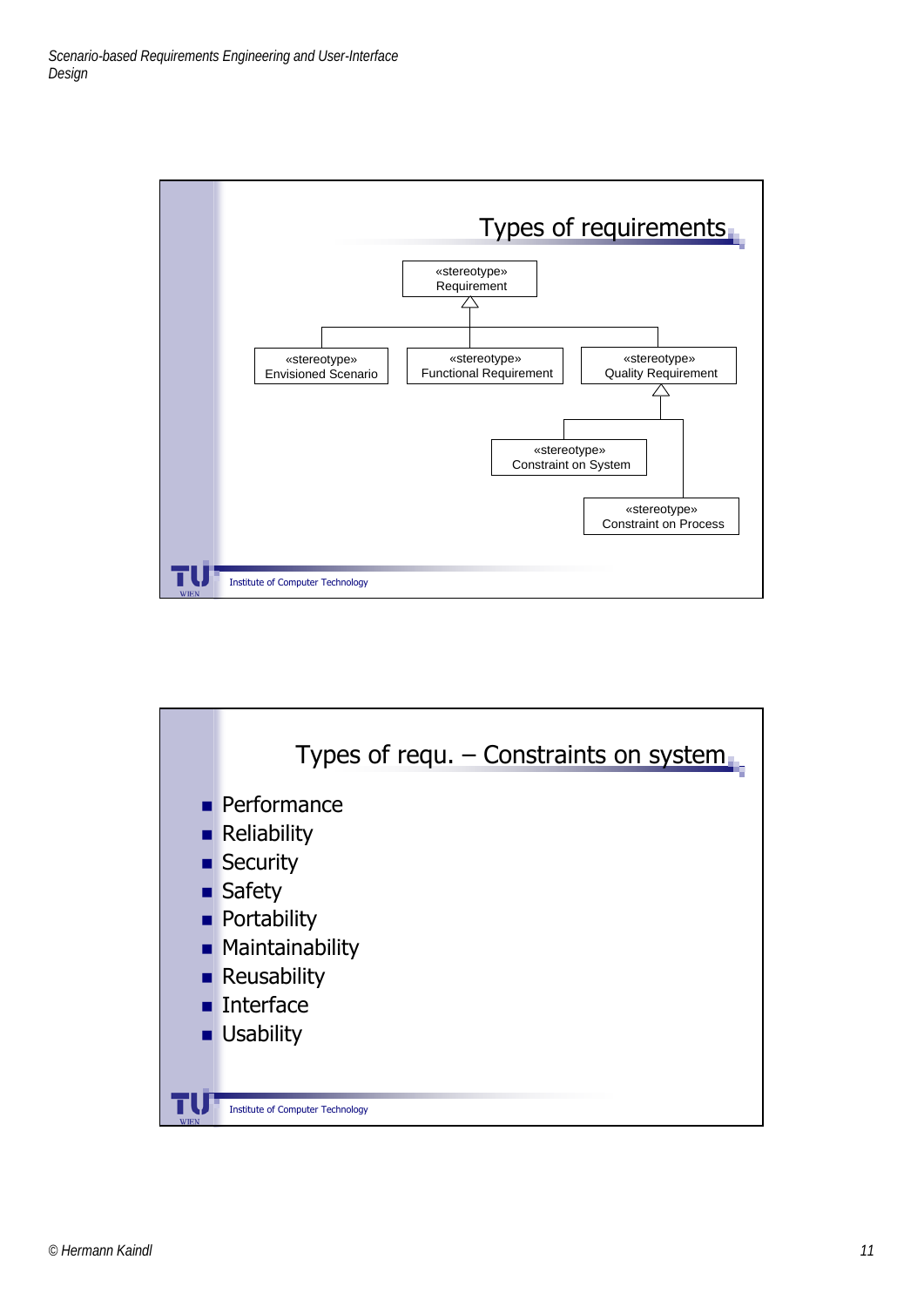

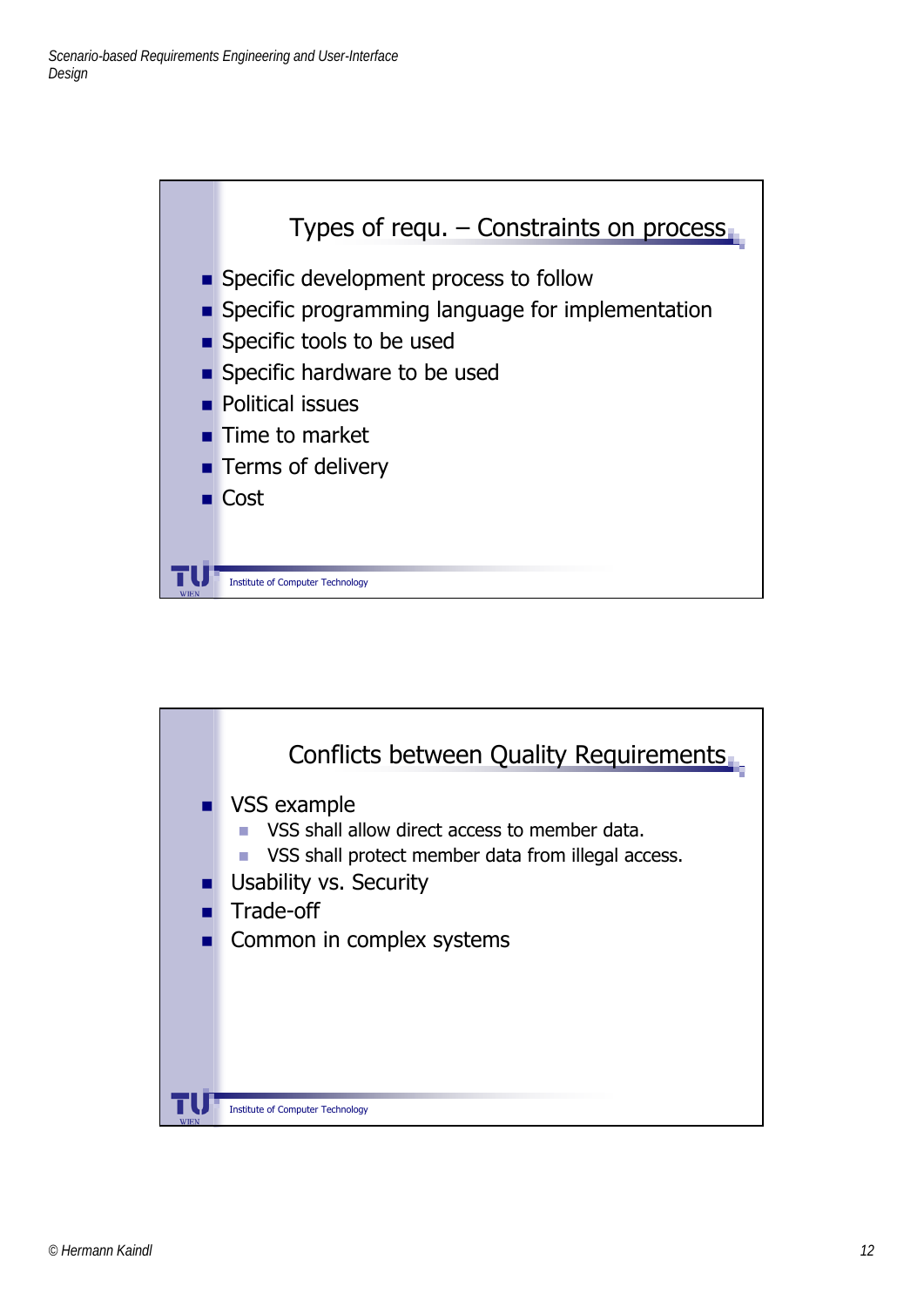

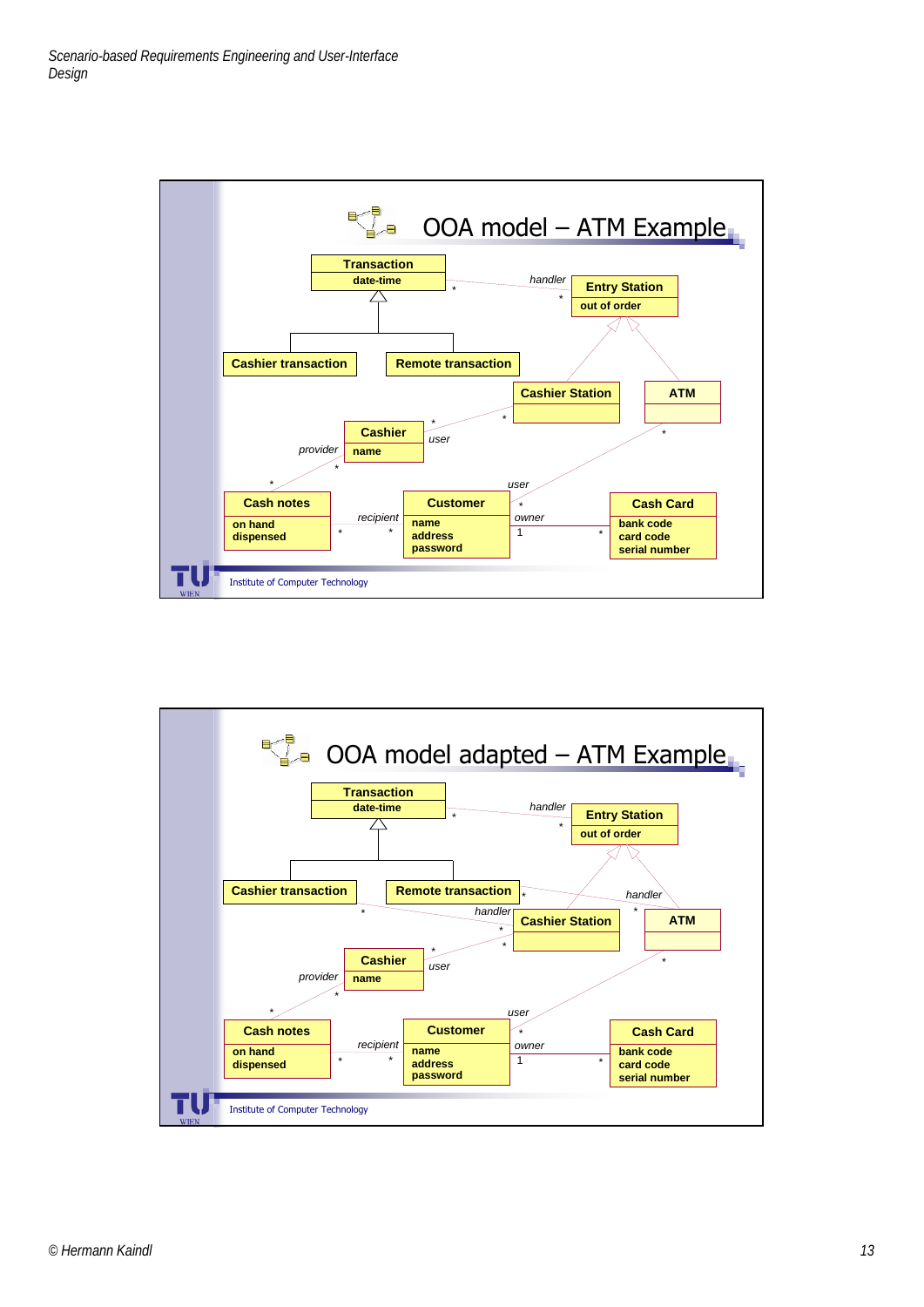

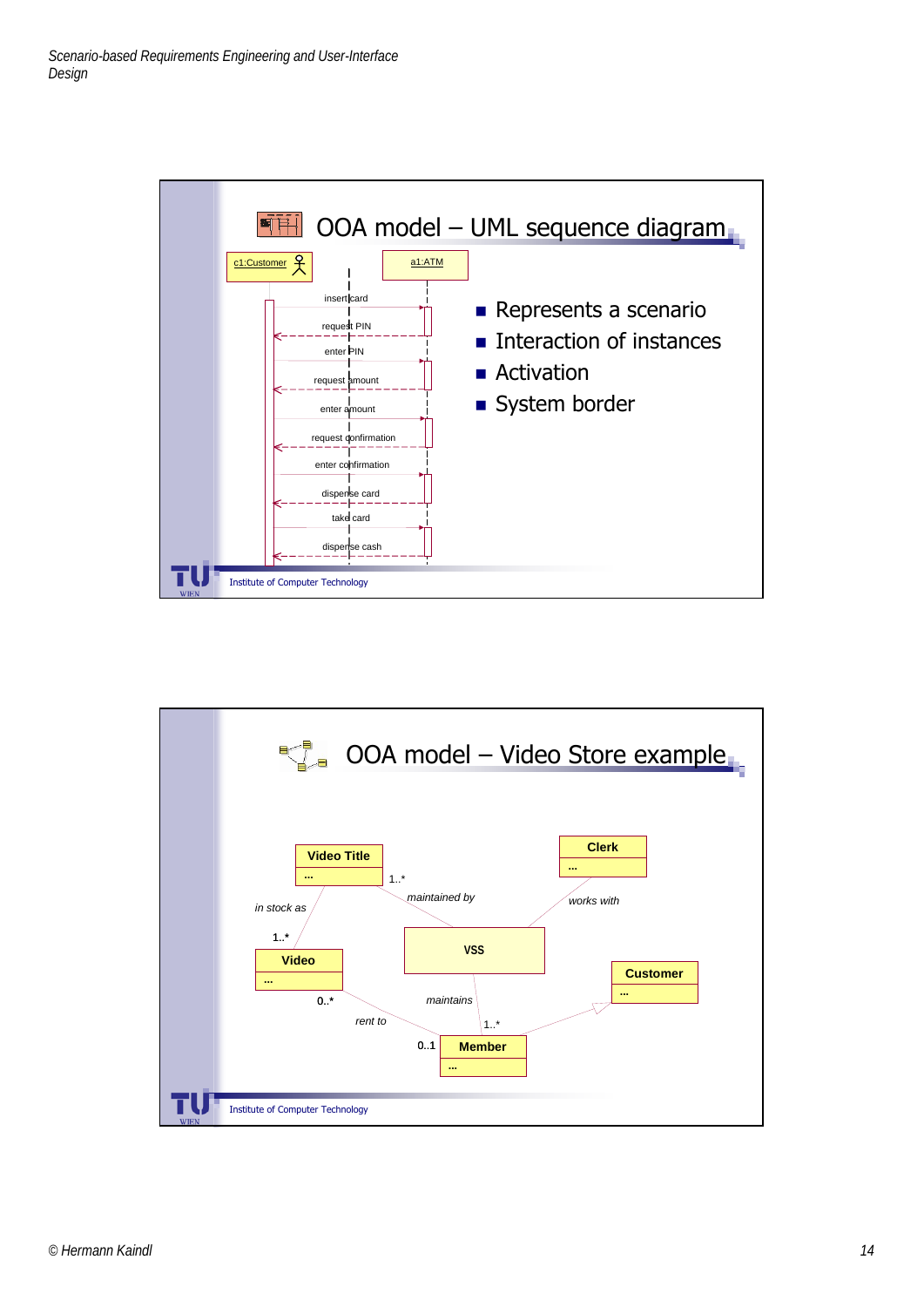

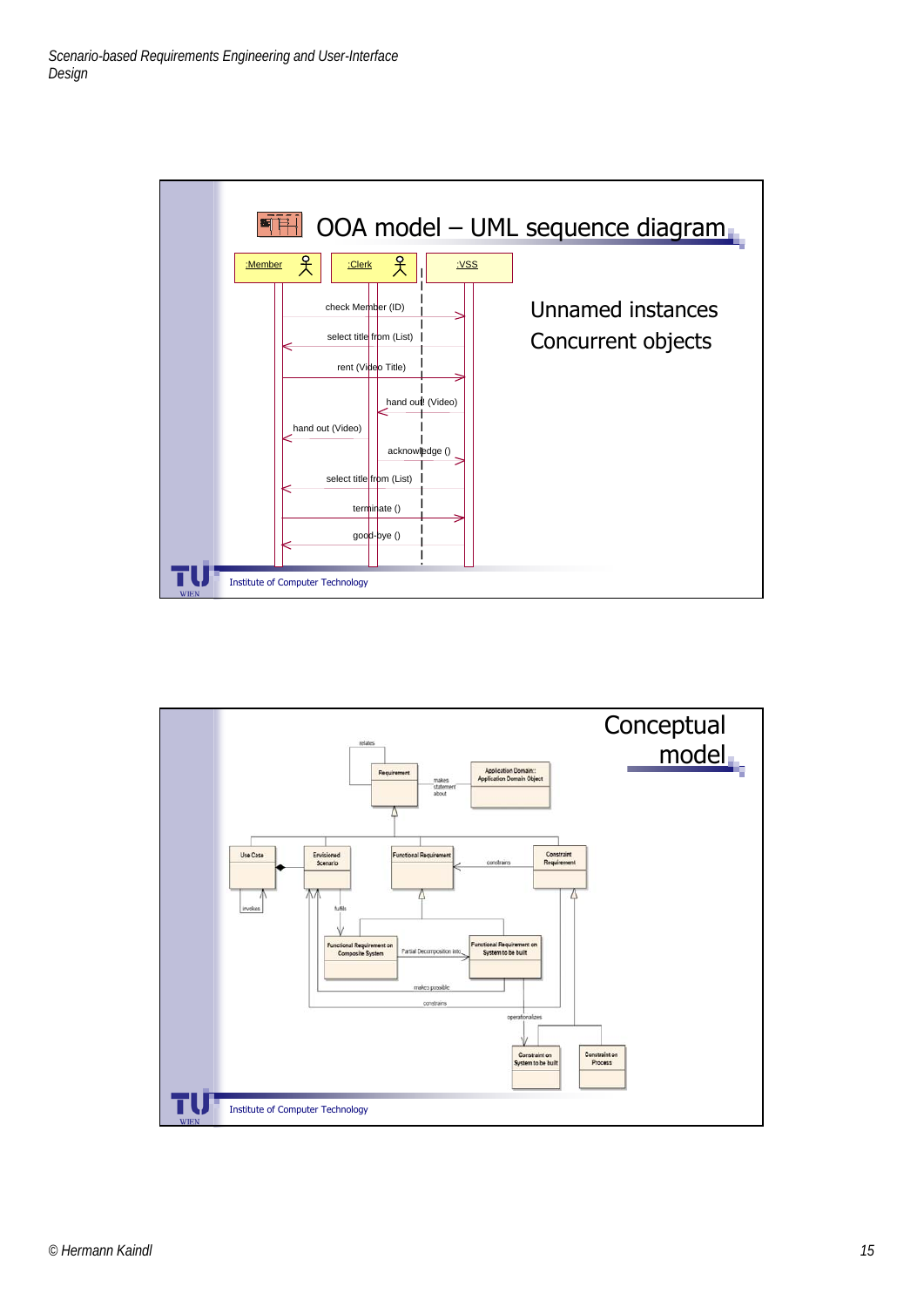

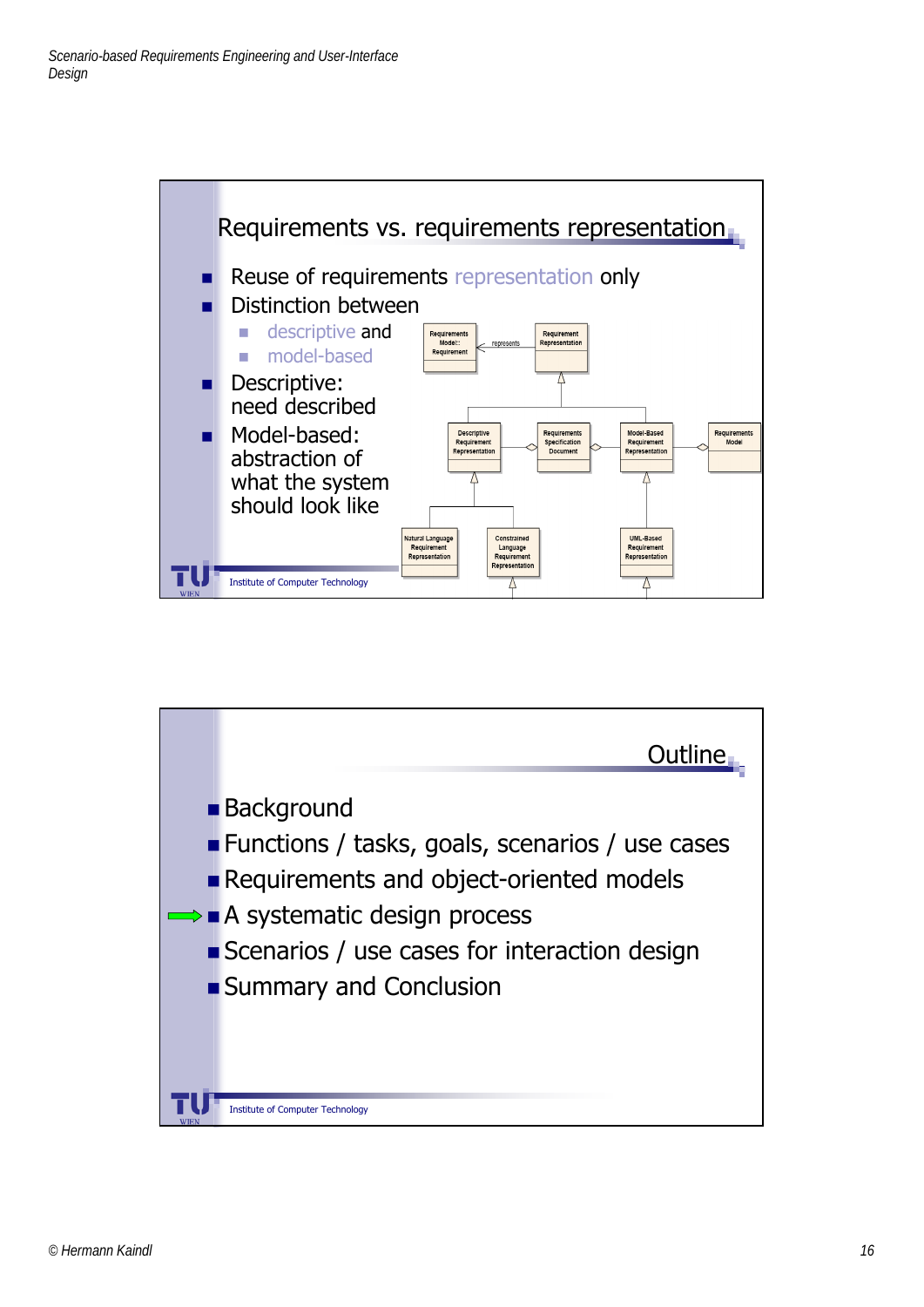

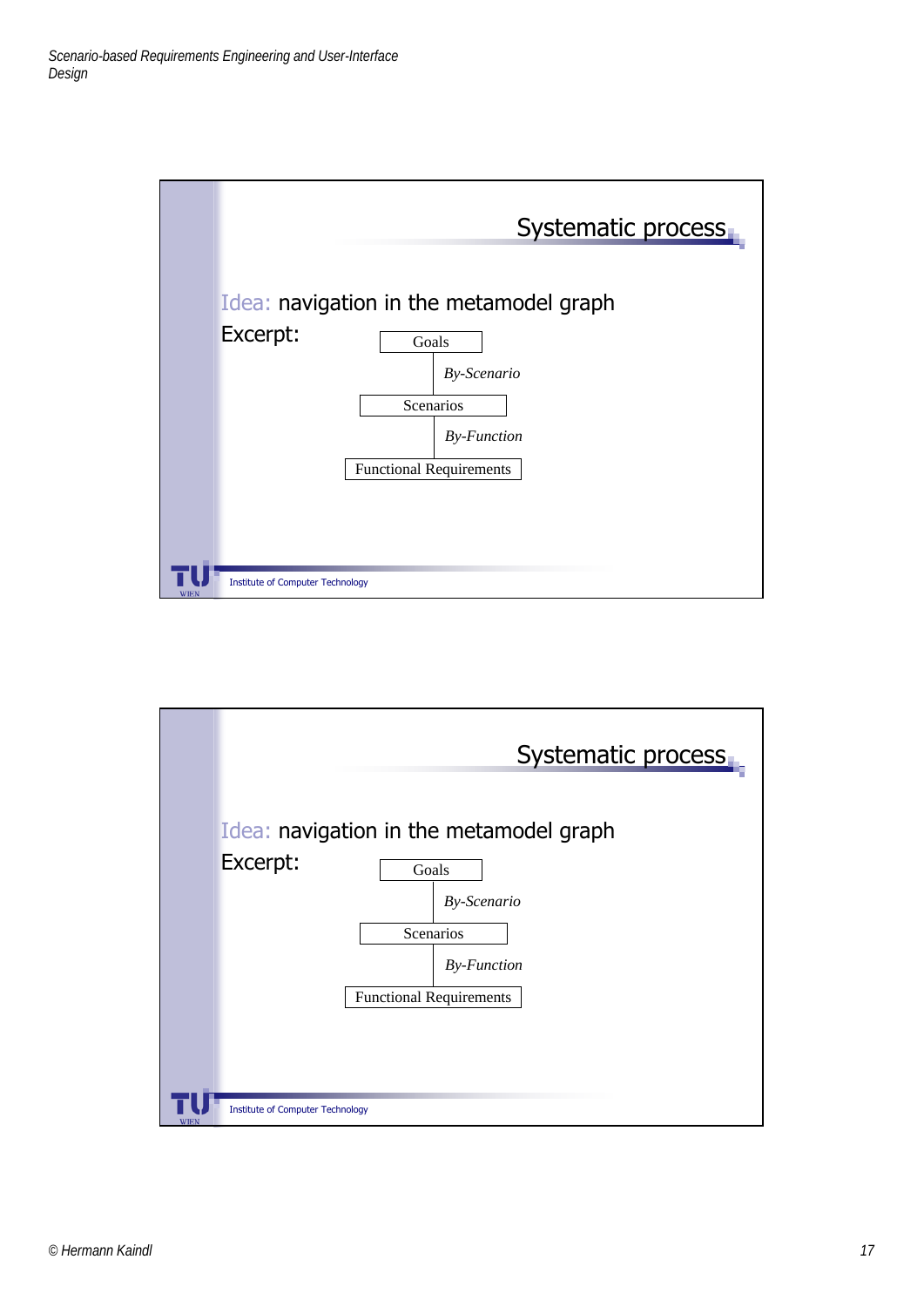

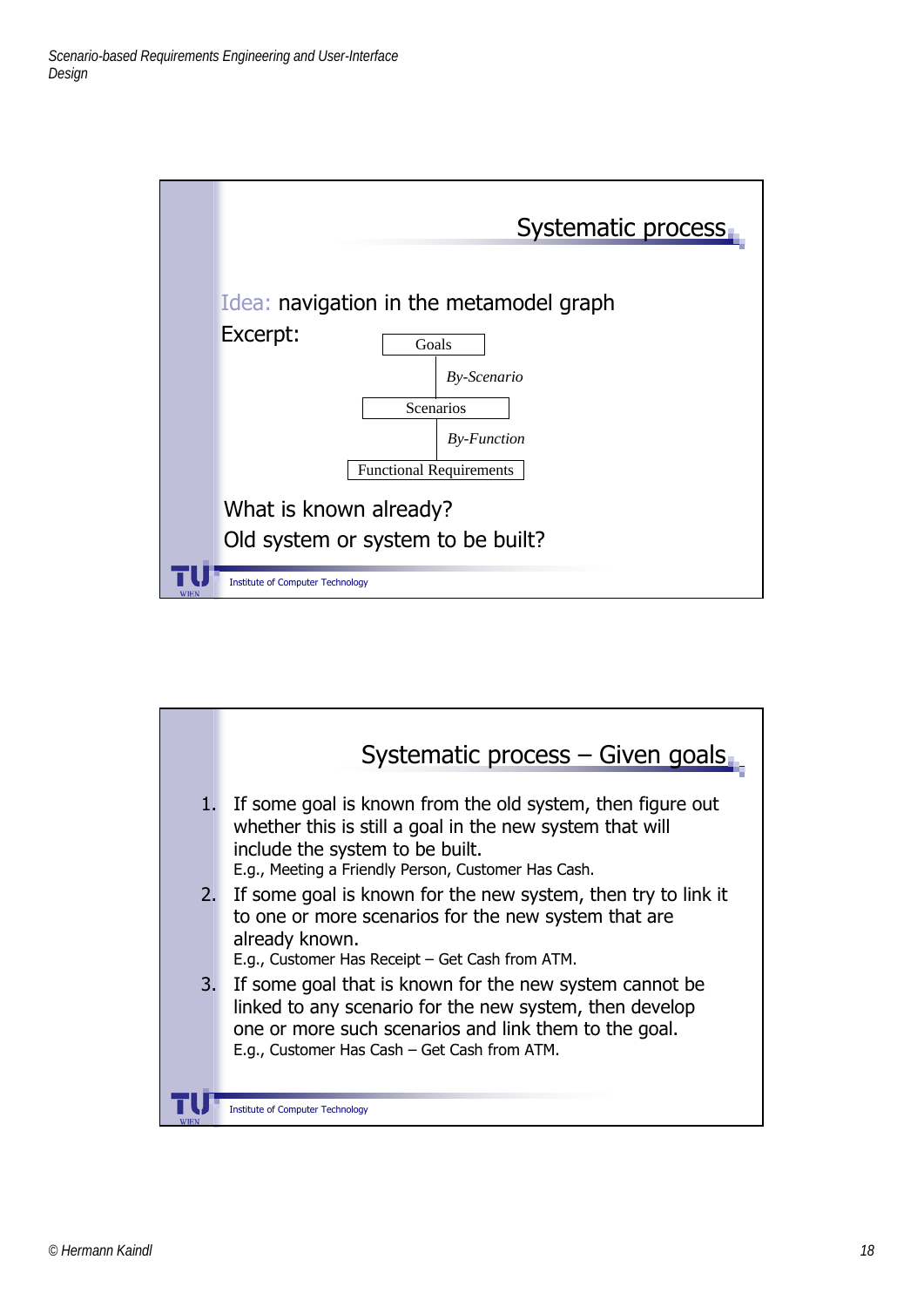

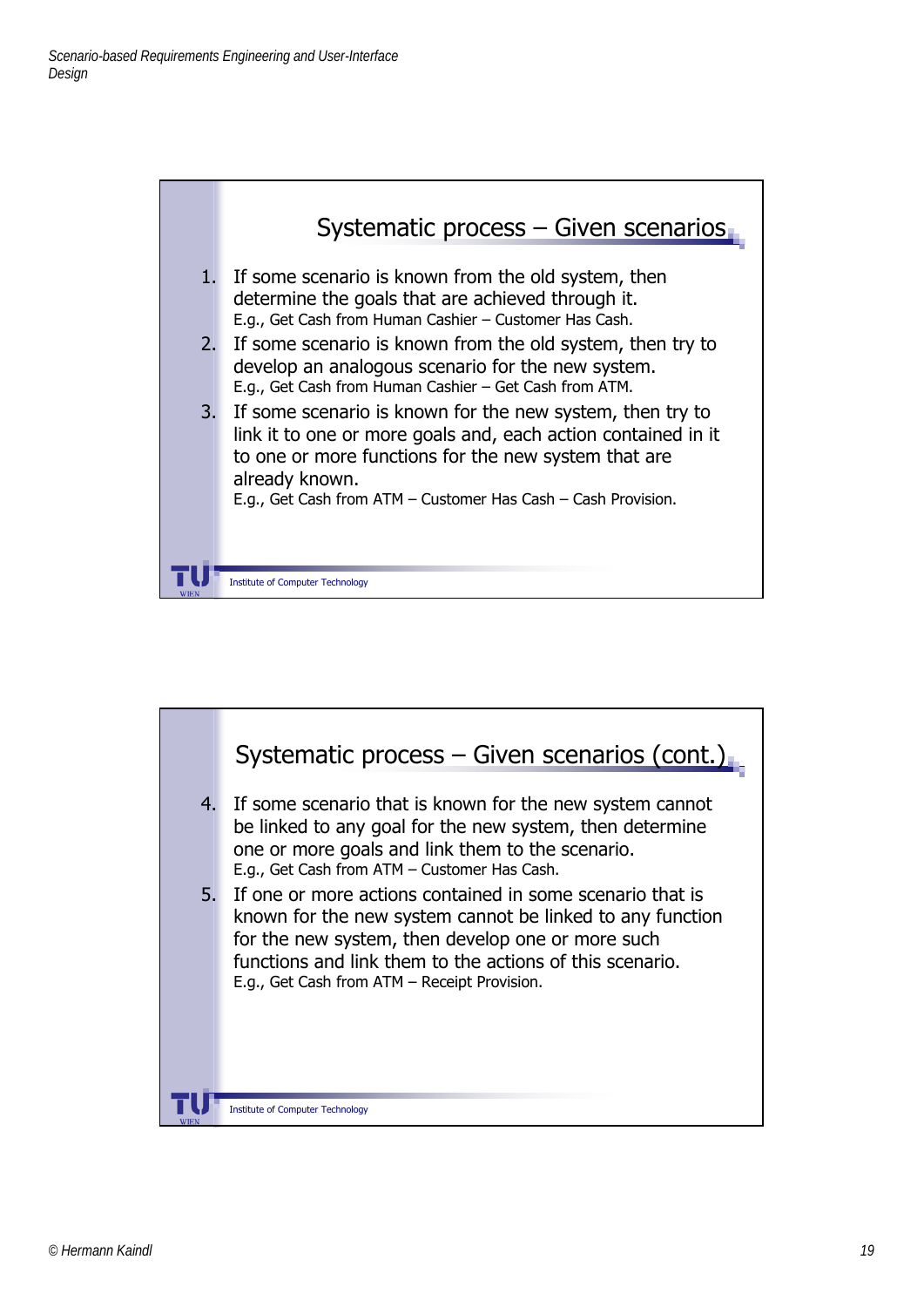

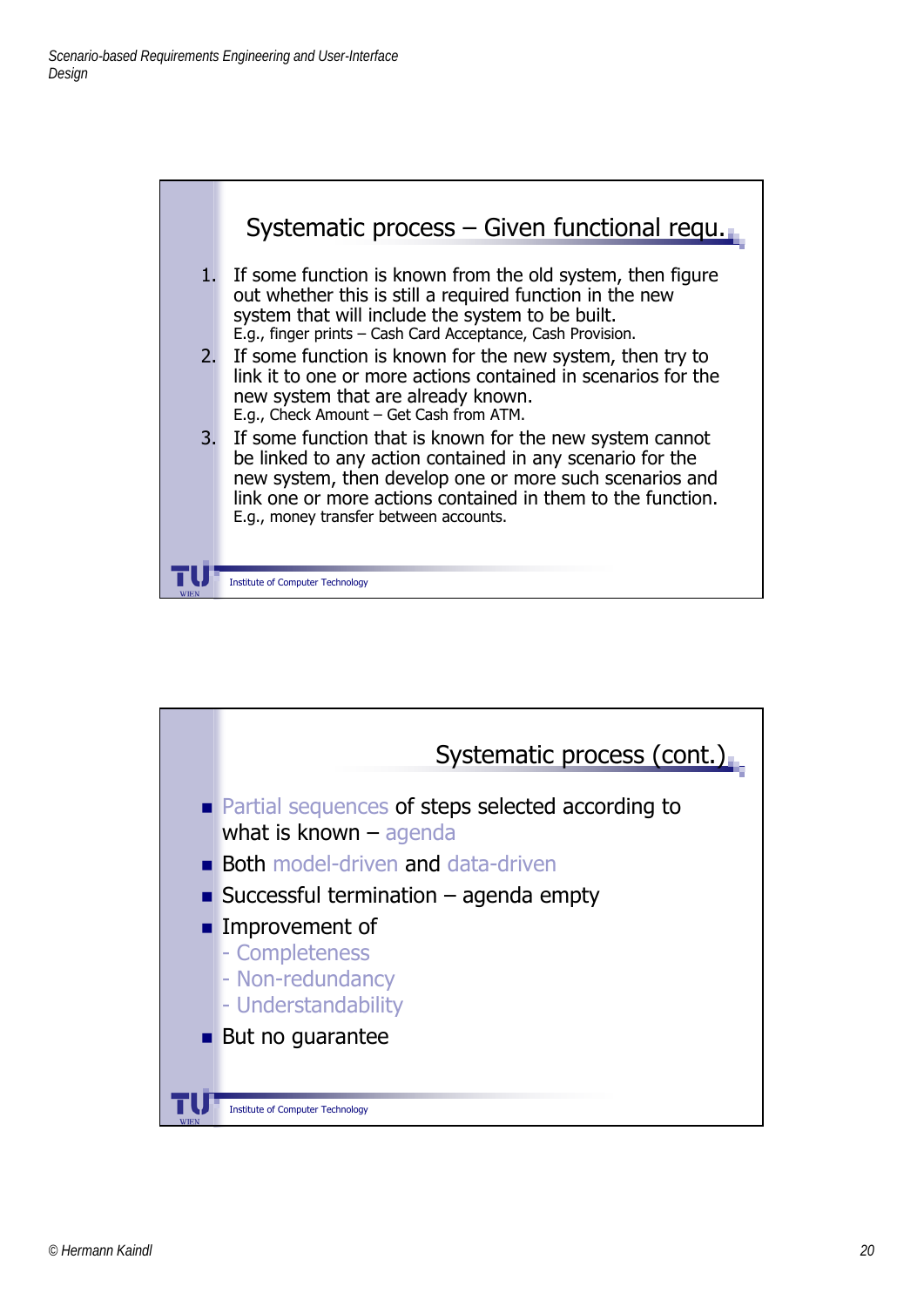

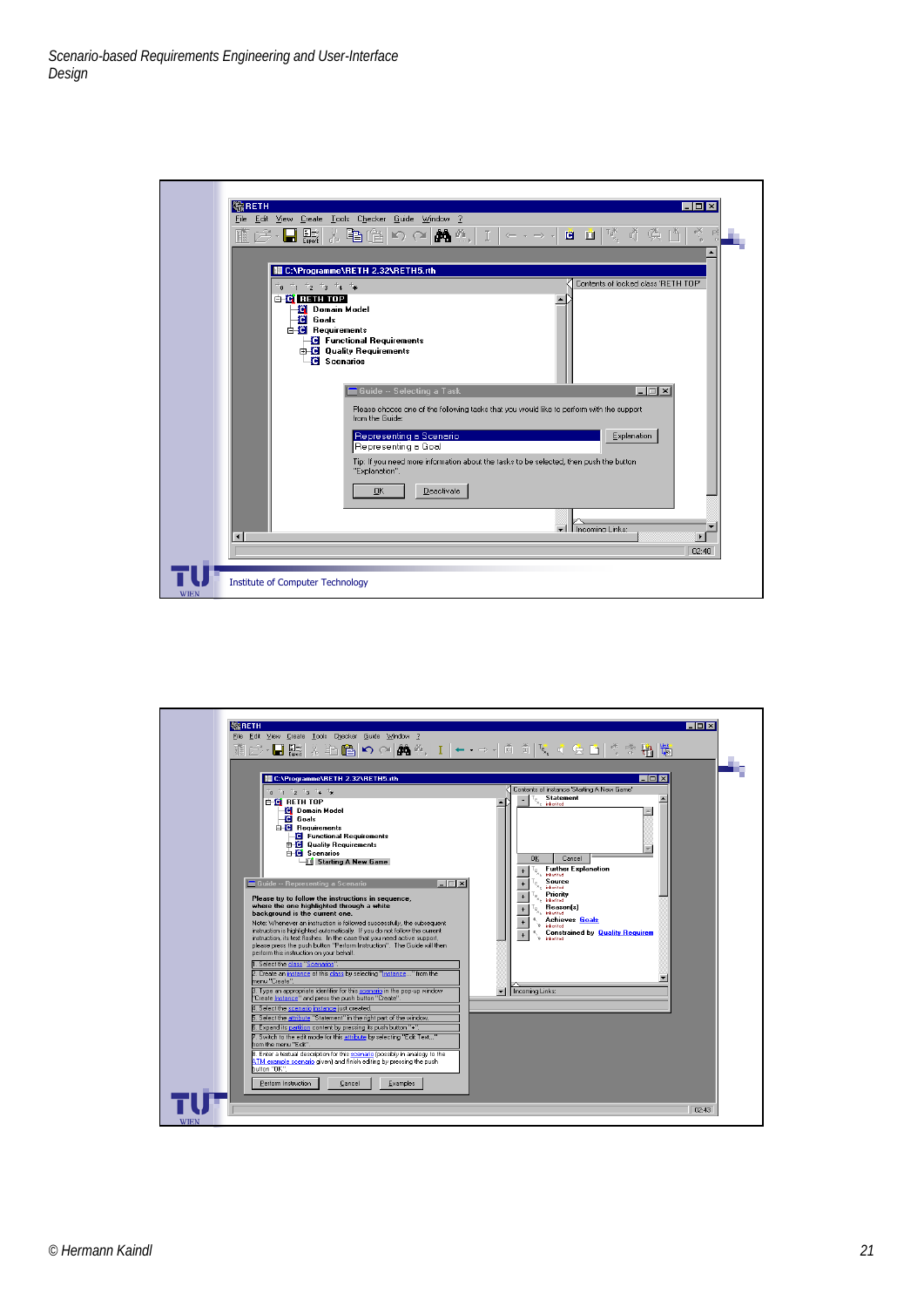| Guide -- Representing a Scenario<br>$\boldsymbol{\times}$                                                                                                                                                                      |  |
|--------------------------------------------------------------------------------------------------------------------------------------------------------------------------------------------------------------------------------|--|
| <b>Connect with Goals</b>                                                                                                                                                                                                      |  |
| Each scenario should be connected with at least one goal that can be achieved through its<br>execution.                                                                                                                        |  |
| The underlying idea is to model scenarios that are both necessary and useful. In addition, a<br>scenario may be better understood when some corresponding goal is known.                                                       |  |
| In the case that a scenario cannot be connected appropriately with any goal that is already<br>represented, either some goals may yet be missing in the representation or this scenario may not<br>serve any goal of the user. |  |
| $\overline{\phantom{a}}$ ok $\overline{\phantom{a}}$                                                                                                                                                                           |  |
|                                                                                                                                                                                                                                |  |
| <b>Institute of Computer Technology</b>                                                                                                                                                                                        |  |

| Guide -- Representing a Scenario                                                                                                                                                                |  |
|-------------------------------------------------------------------------------------------------------------------------------------------------------------------------------------------------|--|
| <b>Connect with Goals</b>                                                                                                                                                                       |  |
| Scenario:                                                                                                                                                                                       |  |
| Starting A New Game                                                                                                                                                                             |  |
| Try to connect the scenario with all those goals that can be achieved<br>through its execution.                                                                                                 |  |
| In the case that no such goals are represented yet, you may represent a<br>new goal by pressing the push button "Represent New Goal". This new<br>goal can then be connected with the scenario. |  |
| Represent New Goal                                                                                                                                                                              |  |
| Please try to follow the instructions in sequence,<br>where the one highlighted through a white<br>background is the current one.                                                               |  |
| 1. Select the scenario instance "Starting A New Game".                                                                                                                                          |  |
| 2. Select the association "Achieves" in the right part of the window.                                                                                                                           |  |
| [3] Expand its partition content by pressing its push button "+".                                                                                                                               |  |
| 4. Create a tuple of this association by selecting "Instance"<br>Connection'' from the menu ''Create''.                                                                                         |  |
| 5. Select in the pop-up window named "Create Instance Connection"                                                                                                                               |  |
| those goals from the list to be connected with the scenario. Close this<br>window by pressing the push button "Connect", which will connect the                                                 |  |
| scenario with these goals.                                                                                                                                                                      |  |
| Note, if no appropriate goal or no goal at all is displayed, then close this<br>dialog window through pushing "Cancel".                                                                         |  |
| Perform Instruction<br>Cancel                                                                                                                                                                   |  |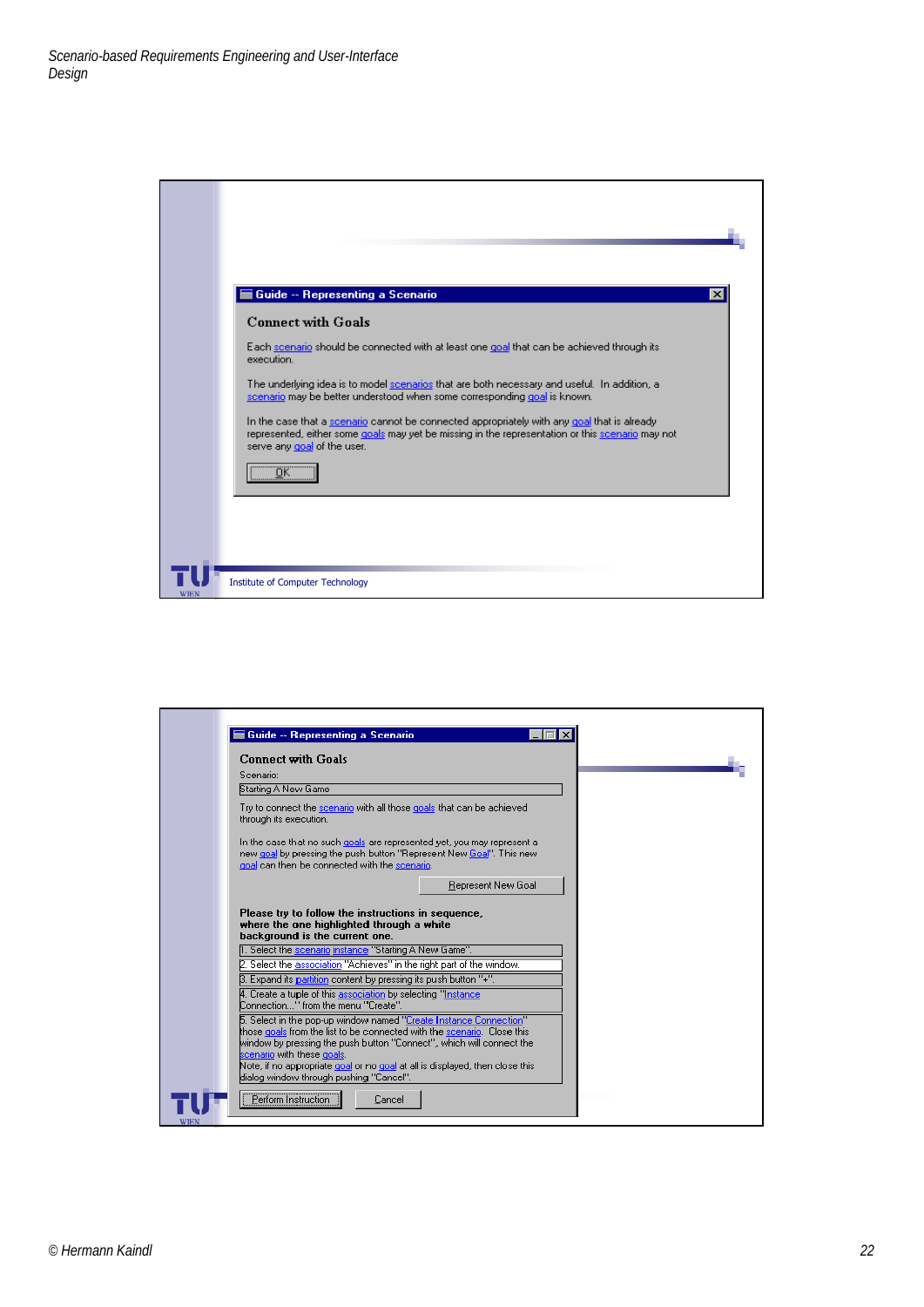

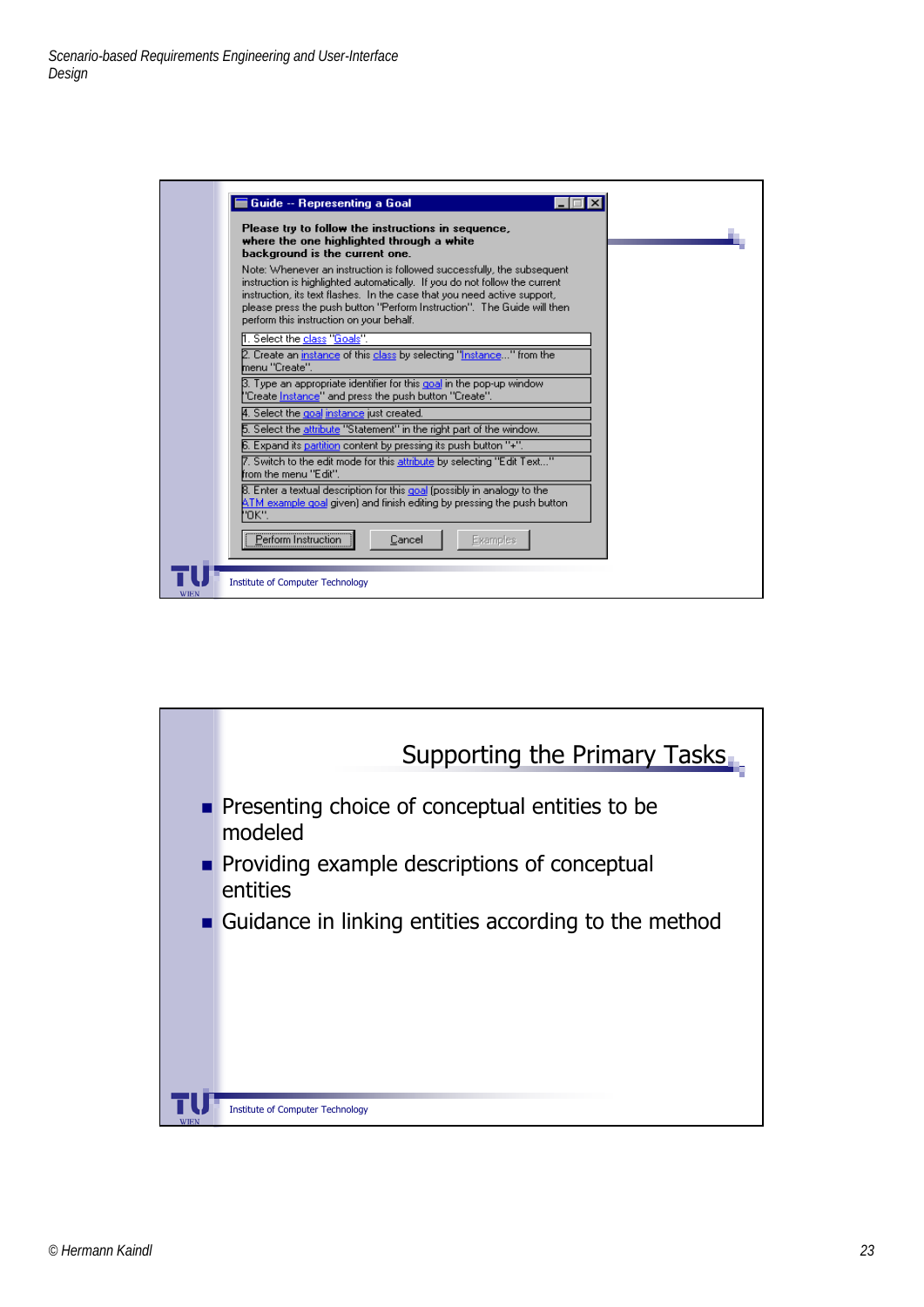

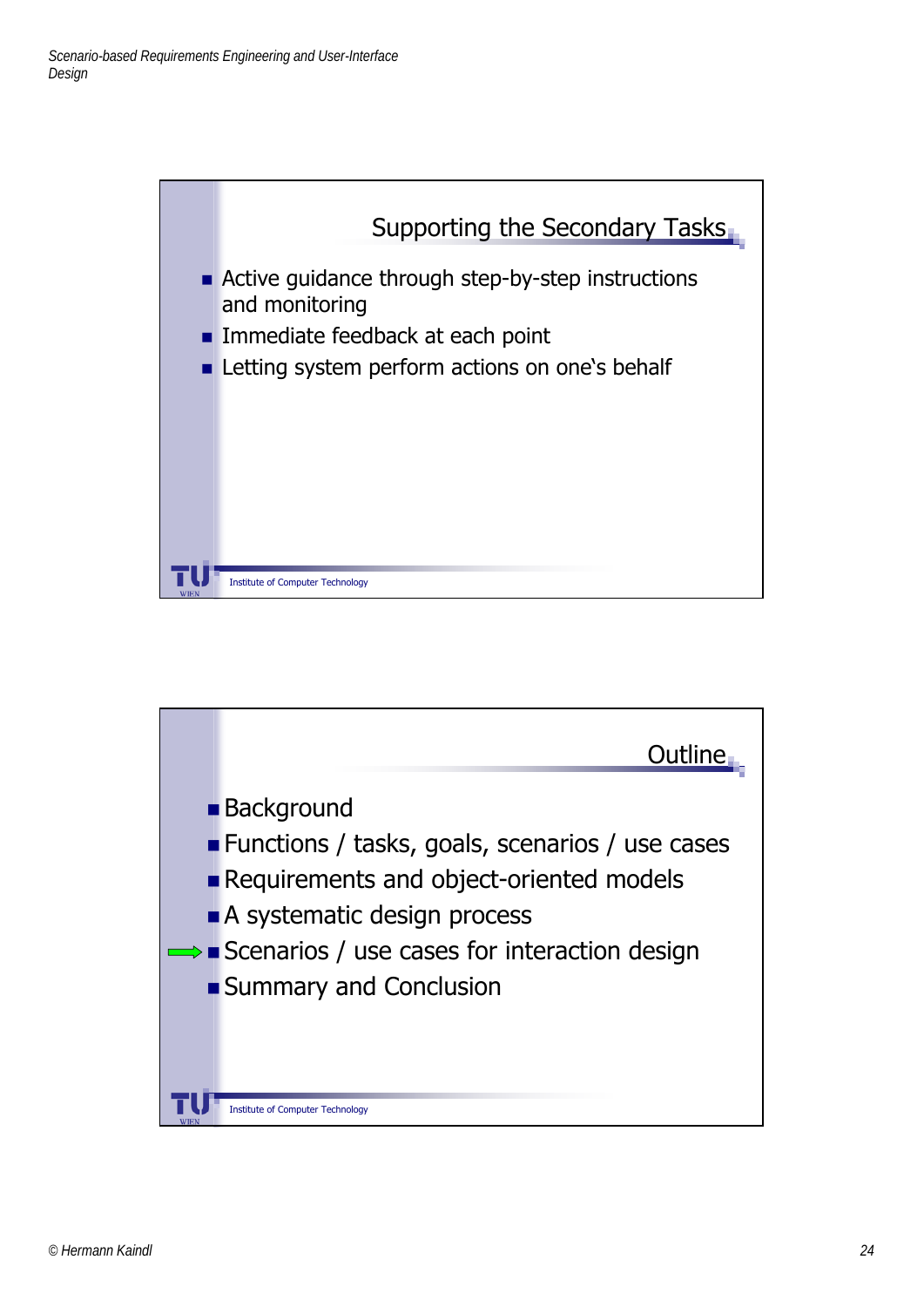

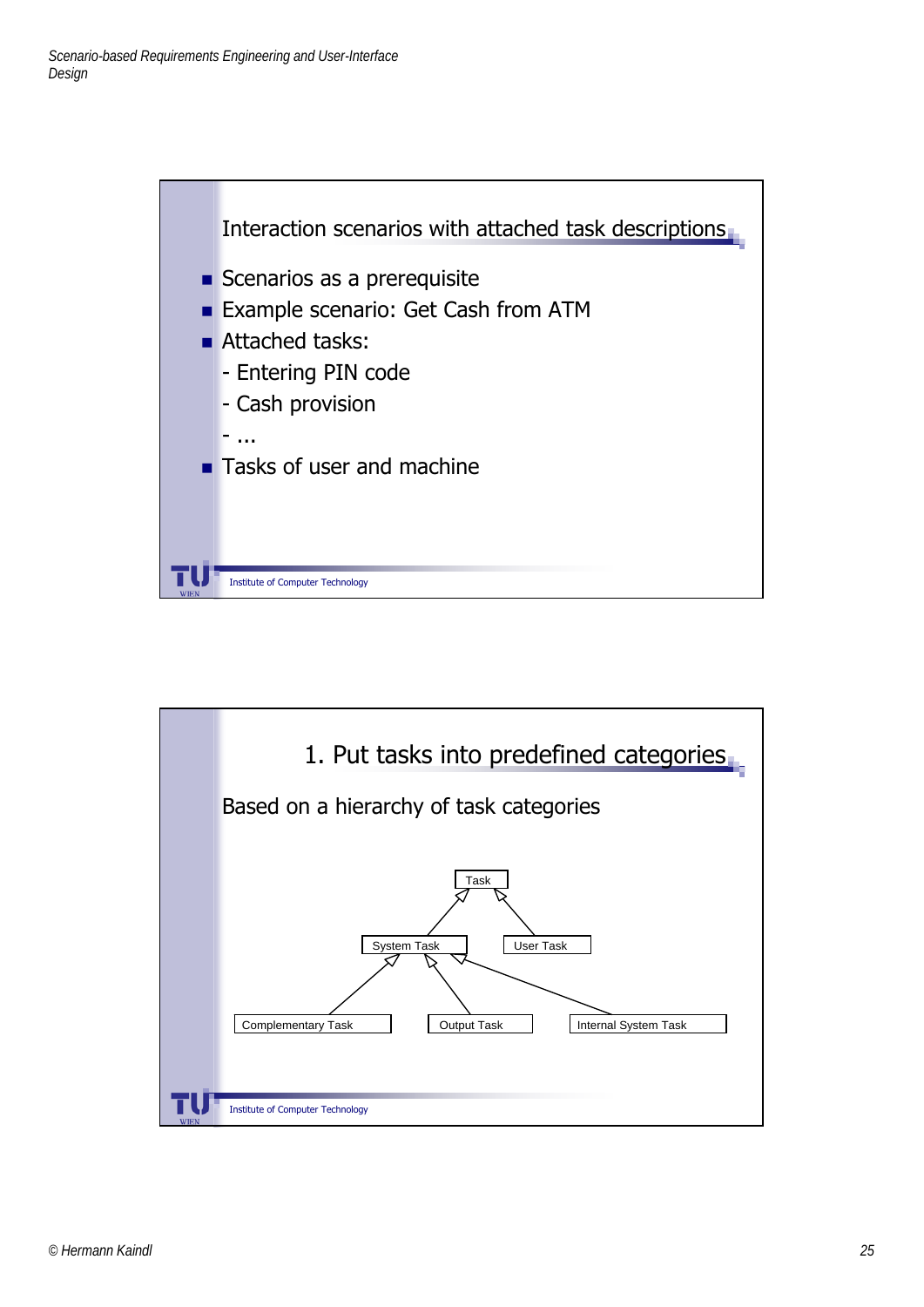

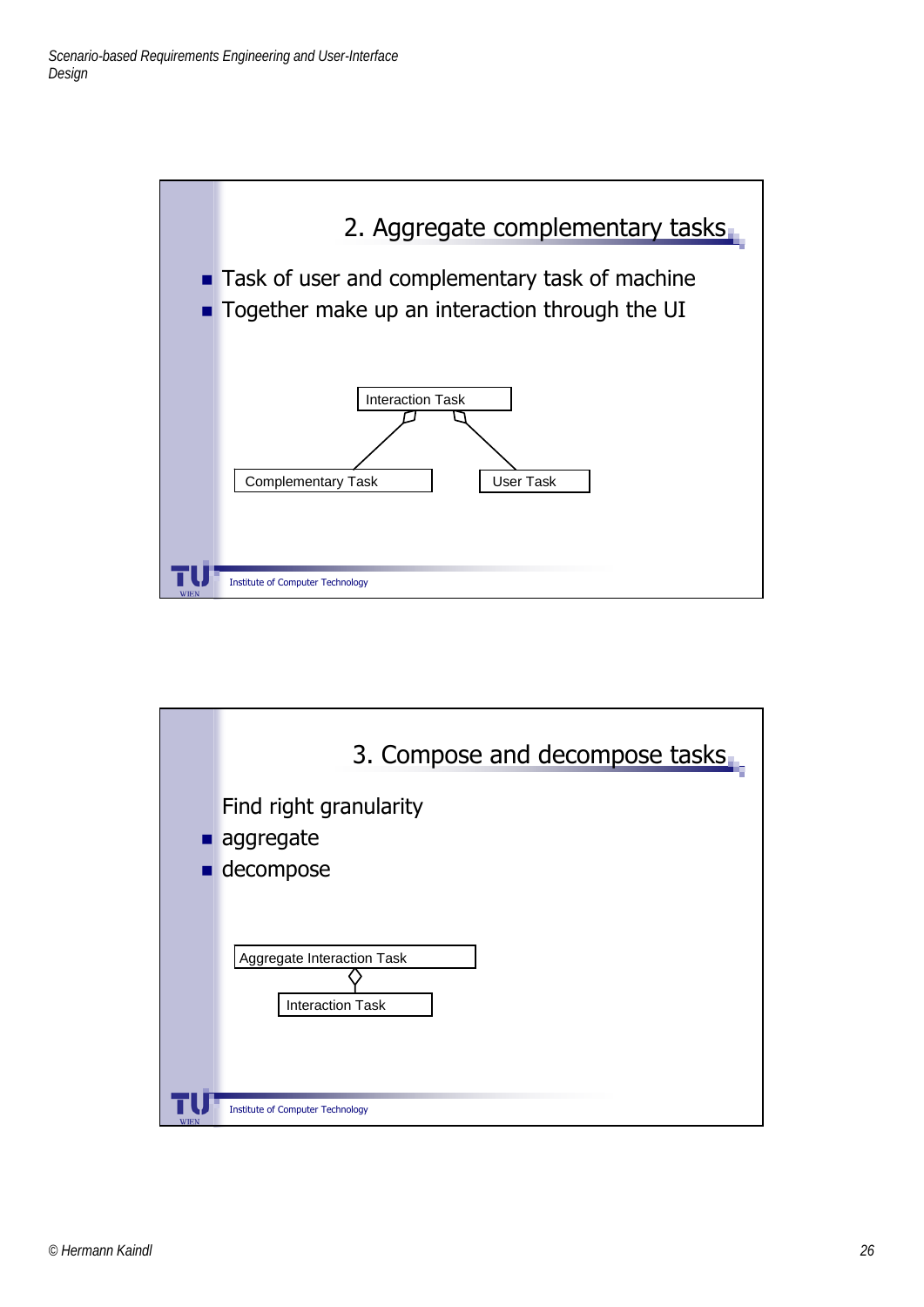

|             |                                         | 5. Map to widget classes                    |
|-------------|-----------------------------------------|---------------------------------------------|
|             | Task of selecting an action             | $\Rightarrow$ Widget of selecting an action |
|             | Aggregate interaction task              | $\Rightarrow$ Container                     |
|             | I/O Task                                | $\Rightarrow$ Control                       |
| <b>WIEN</b> | <b>Institute of Computer Technology</b> |                                             |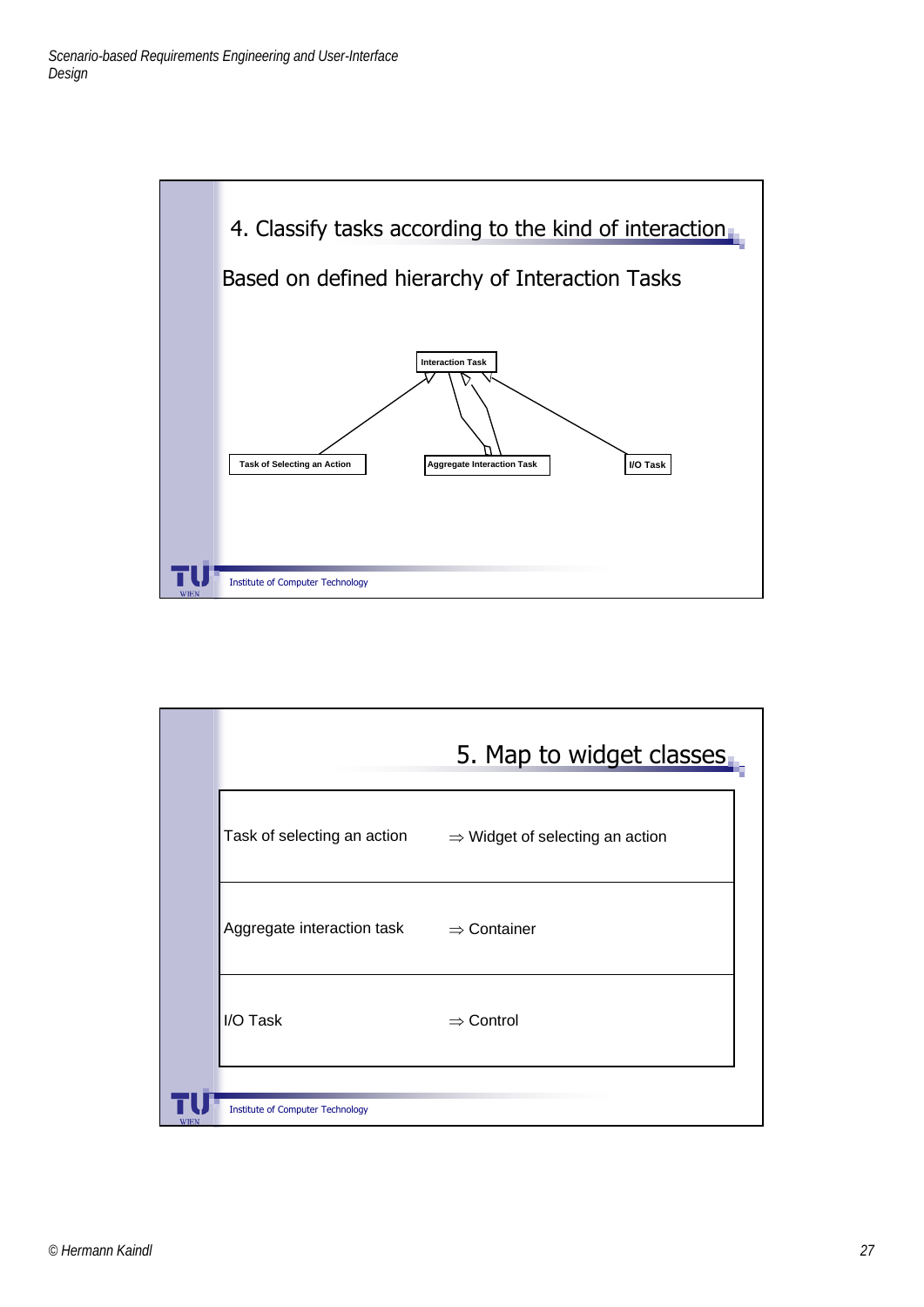|      |                                                                                   |               | <b>Essential use cases</b>       |  |
|------|-----------------------------------------------------------------------------------|---------------|----------------------------------|--|
|      | <b>Larry Constantine</b><br><b>Essential modeling</b><br>Abstract usage of system |               |                                  |  |
|      | ATM example:                                                                      | <b>User</b>   | <b>ATM</b>                       |  |
|      |                                                                                   | Identify self |                                  |  |
|      |                                                                                   |               | Verify identity<br>Offer choices |  |
|      |                                                                                   | Choose        |                                  |  |
|      |                                                                                   |               | Dispense cash                    |  |
|      |                                                                                   | Take cash     |                                  |  |
| WIEN | <b>Institute of Computer Technology</b>                                           |               |                                  |  |

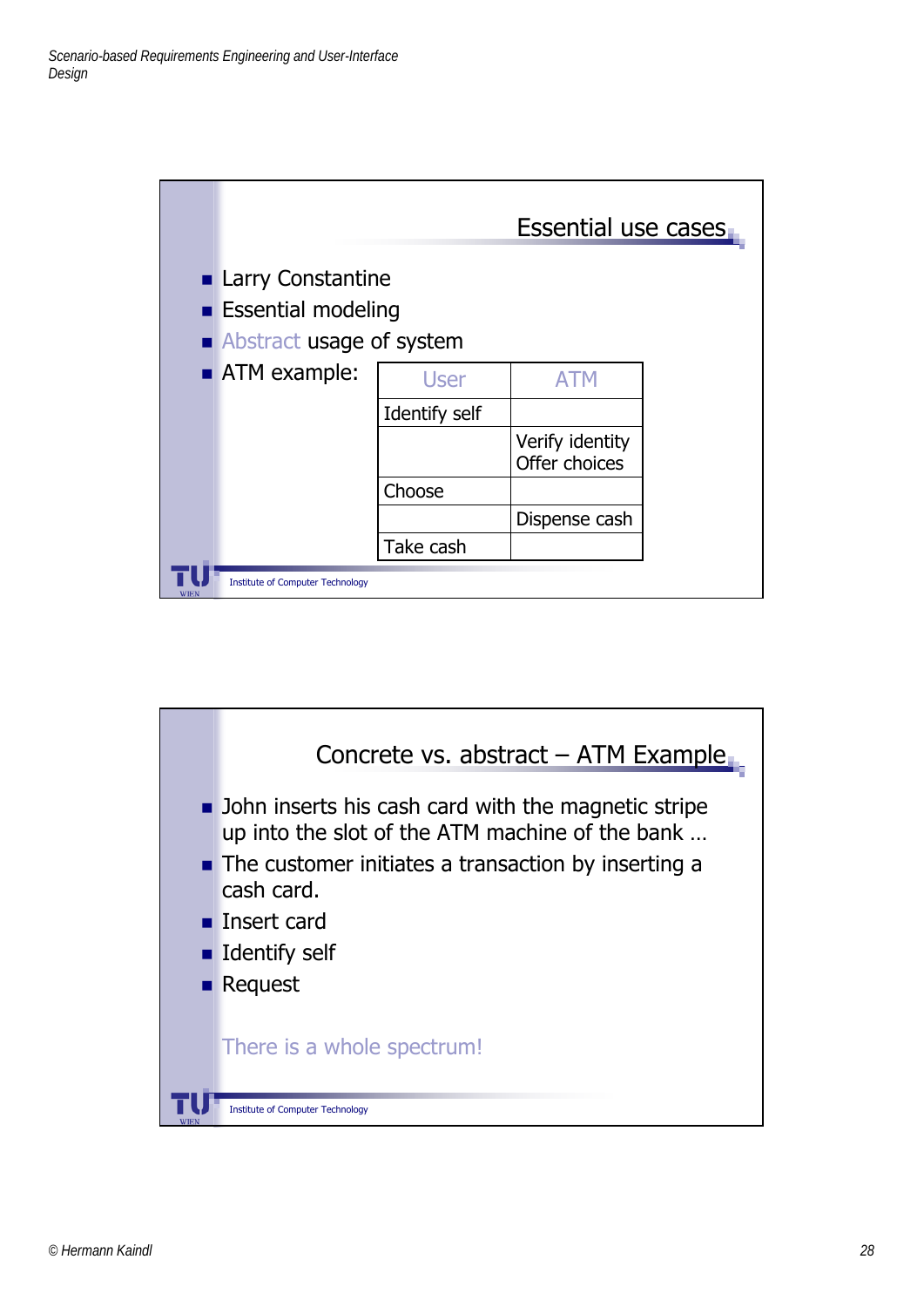

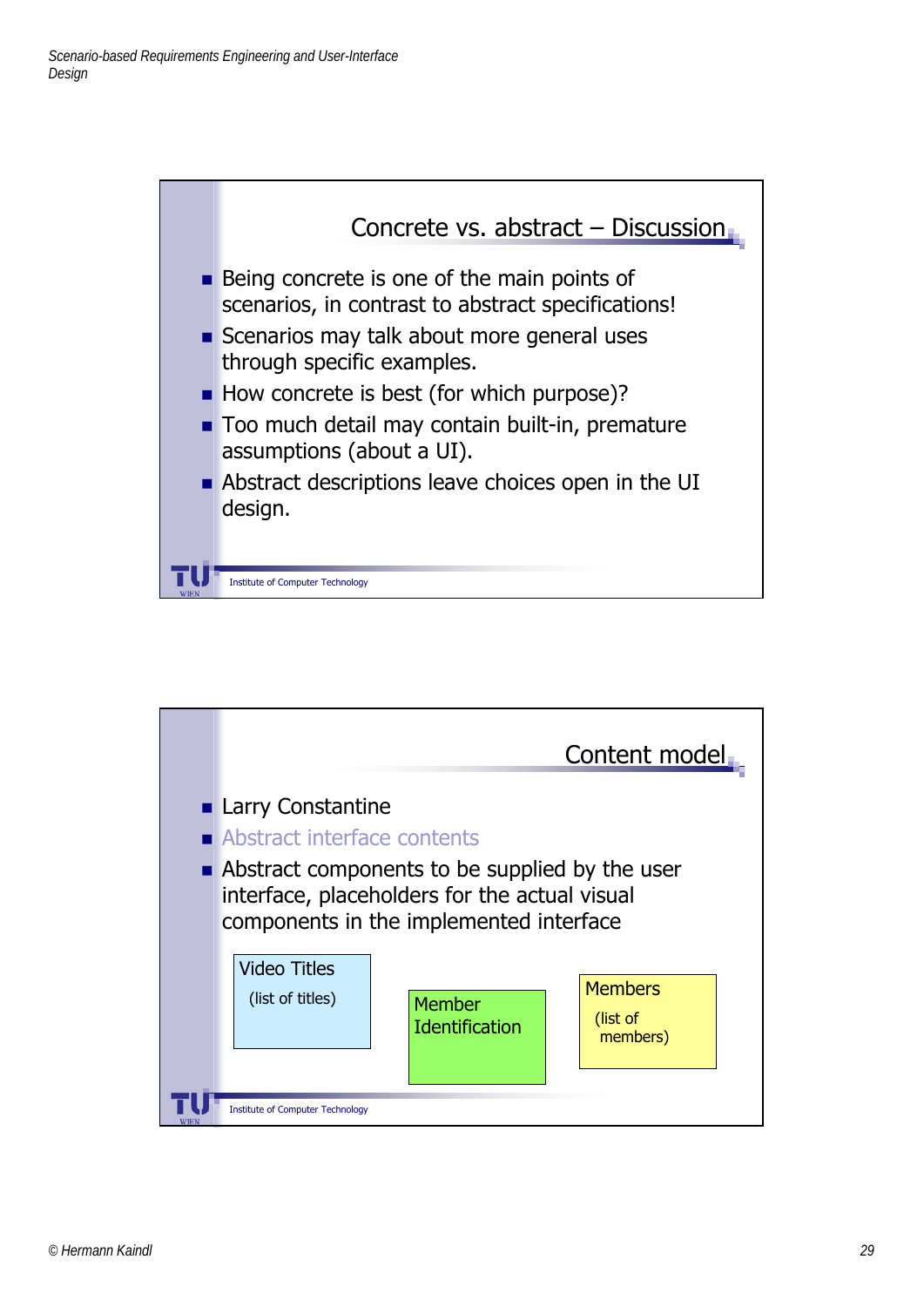

| Essential use case – Video Store Example |               |                                                  |
|------------------------------------------|---------------|--------------------------------------------------|
| User                                     | <b>Clerk</b>  | <b>VSS</b>                                       |
| Identify self                            |               |                                                  |
|                                          |               | Verify identity<br>Offer video title choices     |
| Choose video title<br>for rent           |               |                                                  |
|                                          |               | Book rental<br>Request hand-out of<br>video copy |
|                                          | Hand out copy |                                                  |
|                                          | .             |                                                  |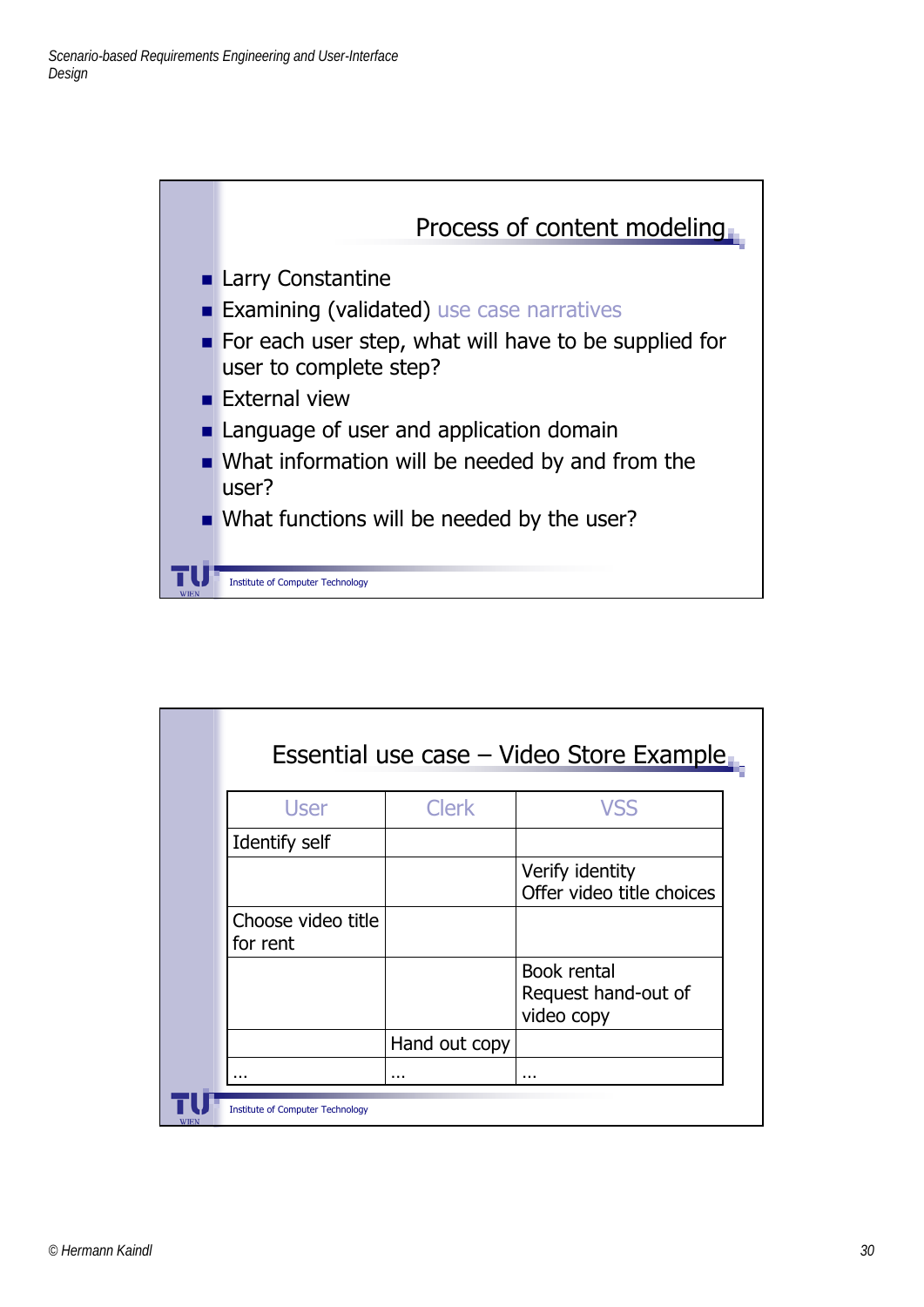

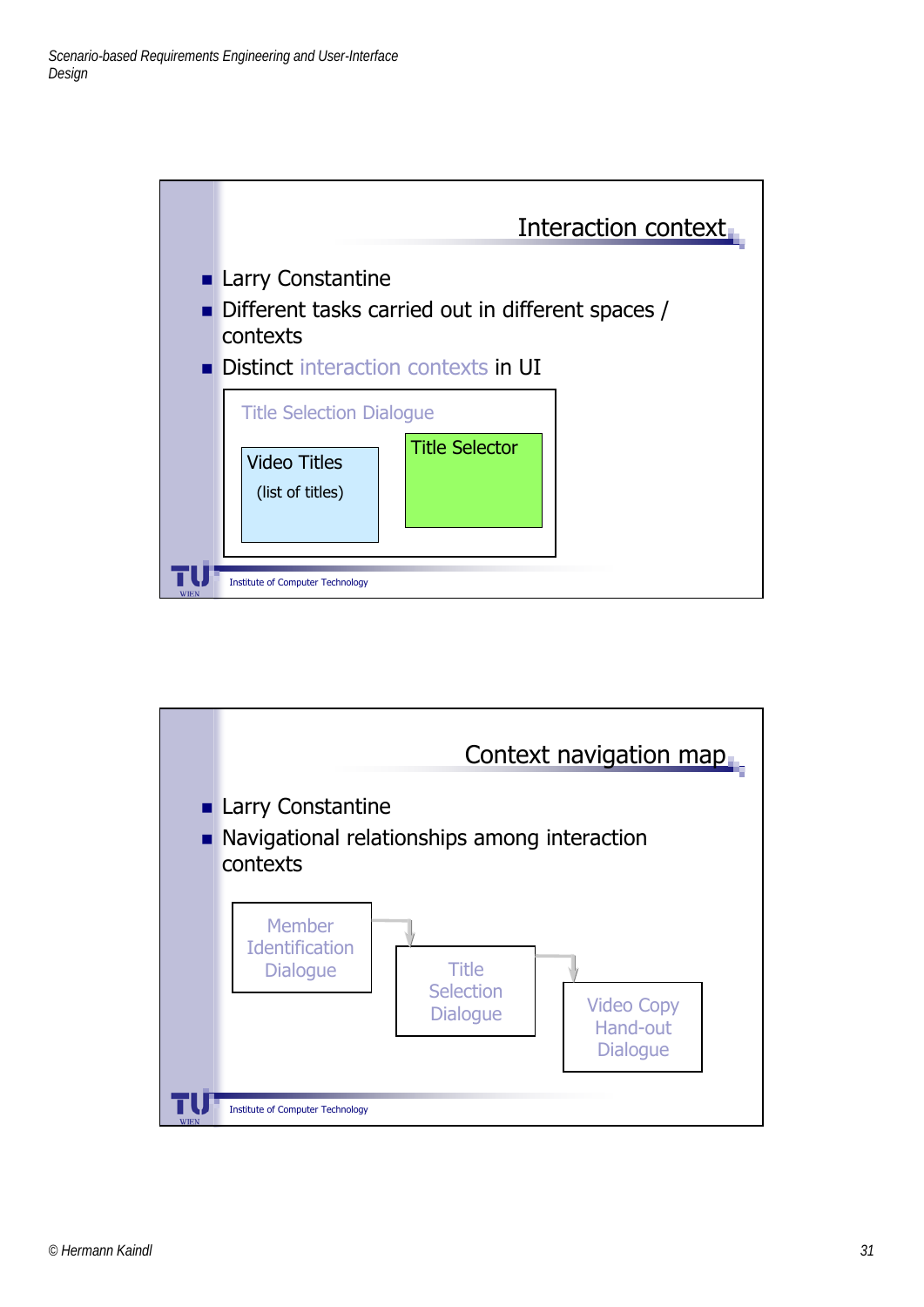

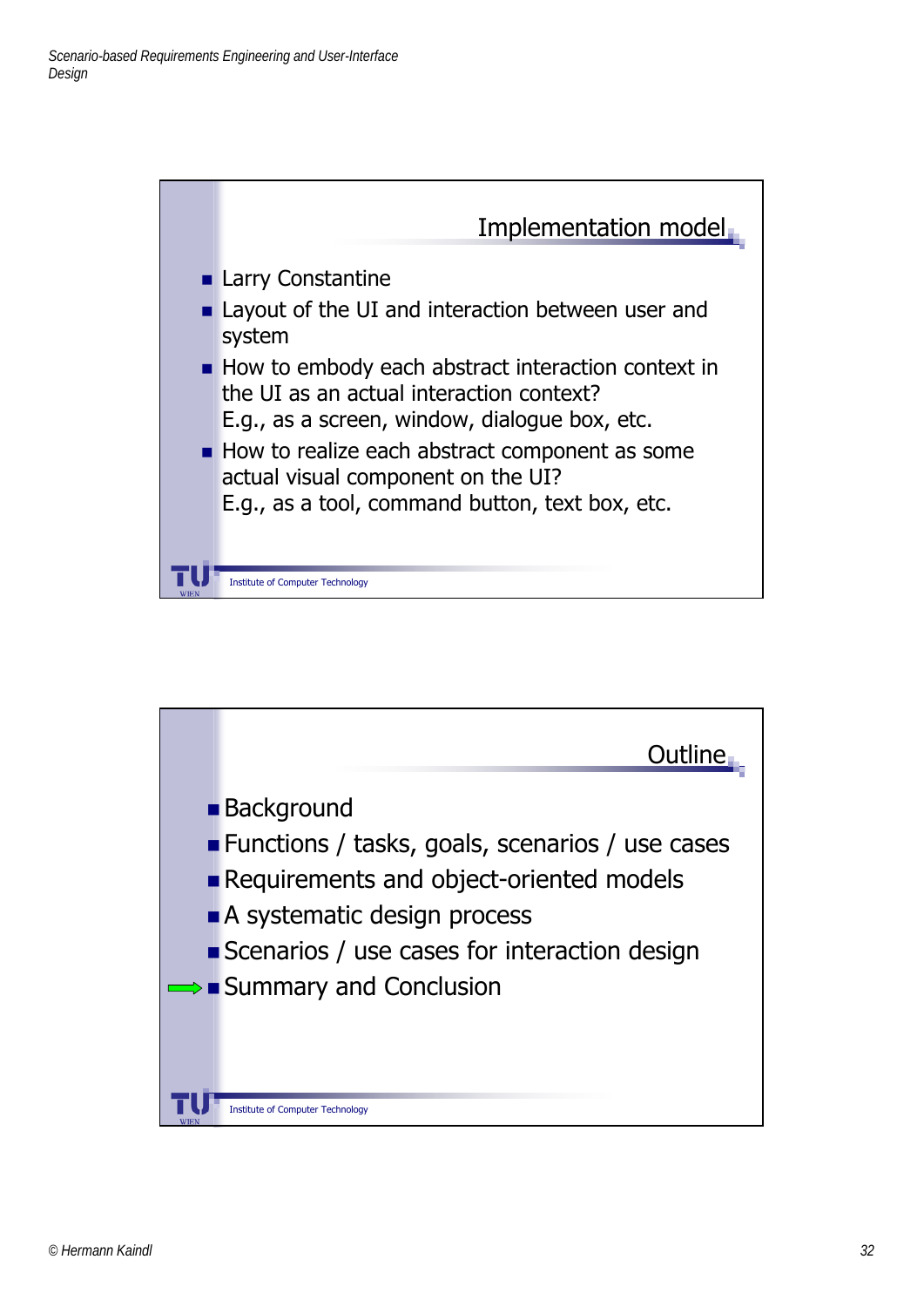